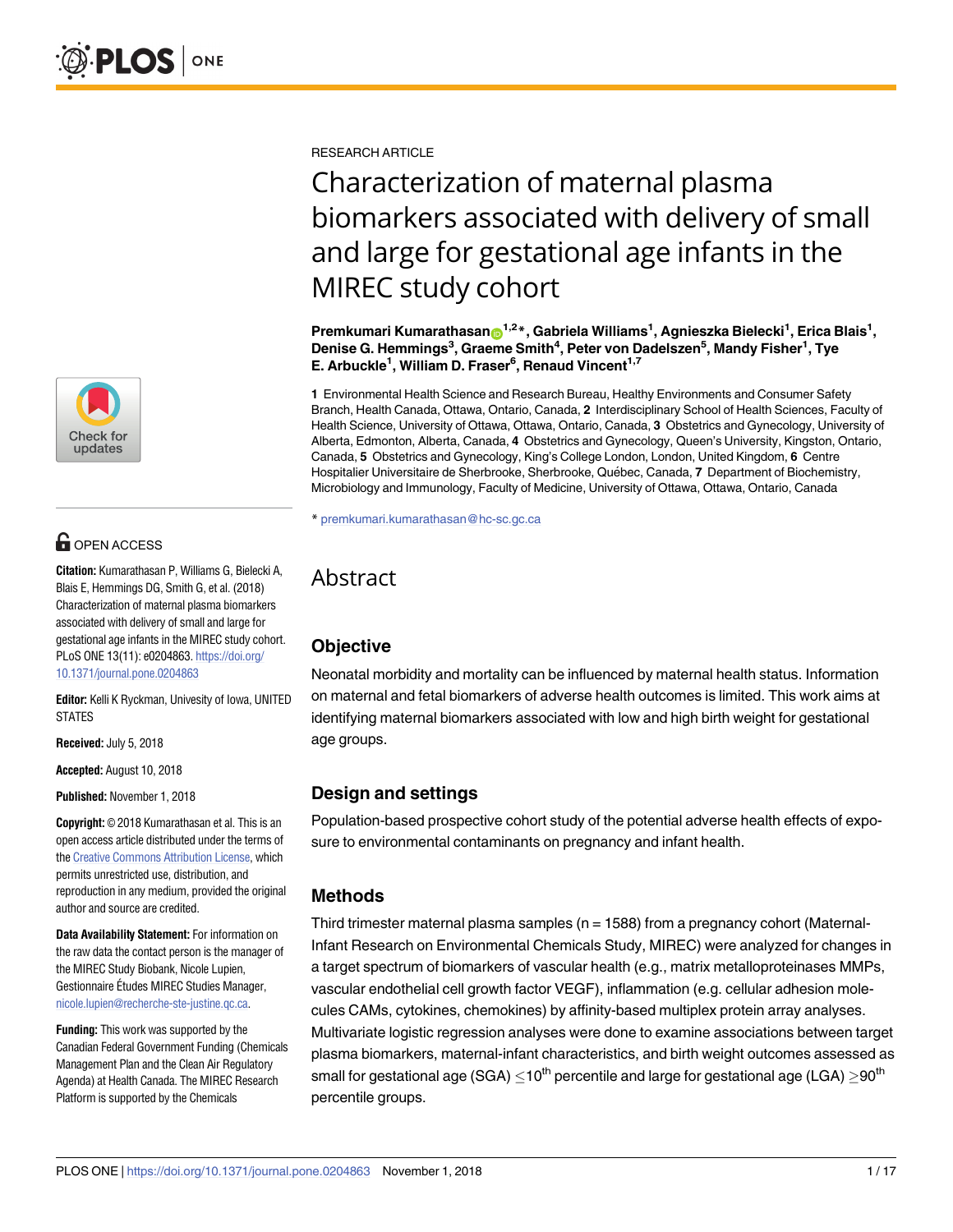<span id="page-1-0"></span>

Management Plan of Health Canada, the Canadian Institutes for Health Research (grant # MOP - 81285) and the Ontario Ministry of the Environment.

**Competing interests:** The authors have declared that no competing interests exist.

#### **Results and outcomes**

Our results revealed that maternal plasma biomarkers monocyte chemoattractant protein-1 MCP-1 ( $p$ <0.05, +ve) and VEGF ( $p$ <0.05, -ve) along with parity = 1 ( $p$ <0.01, -ve) and gestational hypertension (p<0.05, +ve) were associated with SGA births. Meanwhile, LGA was associated with maternal plasma VEGF (p<0.05, +ve) and MMP-9 (p<0.05, -ve) and gestational hypertension (p<0.01, +ve), pre-pregnancy body mass index (p<0.01, +ve), parity  $(p<0.05, +ve)$  and education  $(p<0.05, -ve)$ .

#### **Conclusions**

Third trimester maternal plasma biomarkers in combination with maternal health and socioeconomic characteristics can be useful in predicting SGA and LGA outcomes. Maternal vascular health and inflammatory status may contribute to both SGA and LGA births through distinct molecular mechanisms.

# **Introduction**

There is growing impetus to understand maternal and in-utero environmental changes that can influence both maternal and infant health [\[1](#page-12-0), [2](#page-12-0), [3\]](#page-12-0). Maternal exposures to environmental pollutants, nutritional status and life style changes including stress, are recognized as contributing factors to adverse pregnancy outcomes [\[4,](#page-12-0) [5](#page-13-0), [6](#page-13-0), [7](#page-13-0), [8,](#page-13-0) [9,](#page-13-0) [10\]](#page-13-0). Adverse maternal and fetal outcomes encompass preeclampsia, gestational diabetes, premature rupture of membranes (PROM), preterm birth (PTB), intrauterine growth restriction (IUGR) and small and large for gestational age [[11](#page-13-0), [12](#page-13-0), [13](#page-13-0), [14](#page-13-0)]. Globally, adverse birth outcomes rank among the top 10 causes for disability-adjusted life year [\[15,](#page-13-0) [16](#page-13-0)]. There are reports on the burden of congenital affliction attributable to adverse environmental factors in Canada as well [[17](#page-13-0)].

Small for gestational age (SGA) is typically considered as less than the  $10^{th}$  sex-specific birth weight percentile for gestational age, and is commonly used as a surrogate for fetal growth restriction. SGA infants are reported to show early signs of metabolic disturbance, abnormal distribution of body fat and thus may be at risk for early onset of diabetes and heart disease [[2,](#page-12-0) [3\]](#page-12-0). Also, SGA infants are more prone to have increased risk of developing neurodevelopmental disorders, including attention deficit disorder, impulsivity and autism-related disorders [[18](#page-13-0)].

Large for gestational age (LGA), typically greater than the  $90<sup>th</sup>$  sex-specific birth weight percentile for gestational age is also reported to be associated with long-term health consequence [\[19\]](#page-13-0). For instance, macrosomia (birth weight defined as *>*4000 g, irrespective of gestational age) is known to be associated with several perinatal and maternal complications [[20](#page-13-0)]. Large for gestational age infants are also known to develop obesity, diabetes, early-onset of cardiovascular diseases, and in addition are reported to be associated with increased future risk of cancers [\[21,](#page-13-0) [22\]](#page-13-0).

Studies on biomarkers of maternal biological and physiological changes are evolving. Maternal biomarkers can be explored with the aim of identifying modifications in the in-utero environment that lead to various adverse birth outcomes, namely IUGR, SGA or LGA. For instance, elevated circulating levels of the vasoconstrictor peptide endothelin-1 and high blood pressure (BP) in pregnancy are related to IUGR and low birth weight [\[23\]](#page-13-0). Similarly, maternal hypertension is implicated in increased risk of adverse cardiovascular health in the offspring, later in childhood [\[24\]](#page-13-0). A recent meta-analysis suggested the need for incorporation of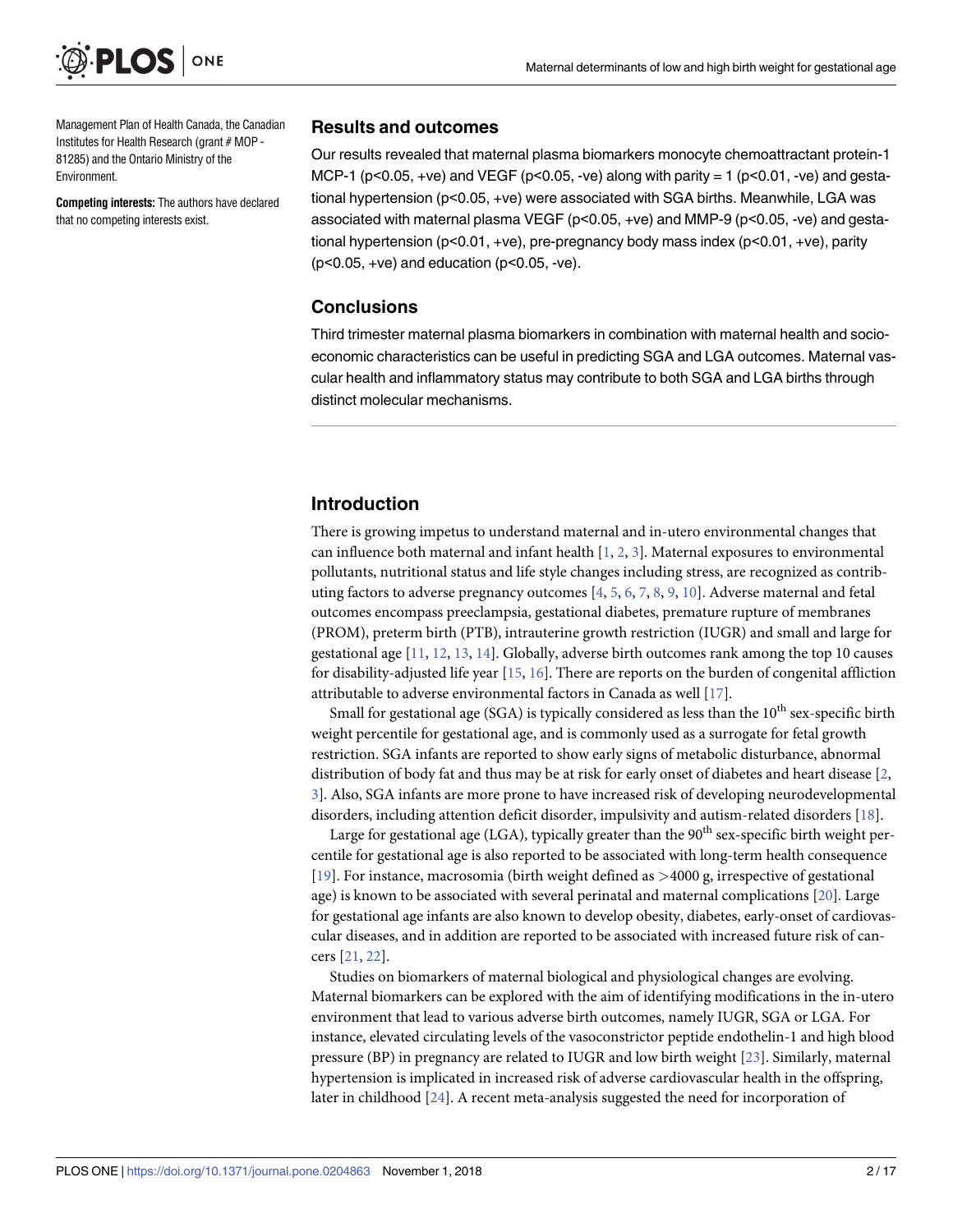<span id="page-2-0"></span>biophysical and maternal clinical characteristics along with biochemical markers when testing for associations with birth outcomes in order to meet the requirements of a clinically useful predictive test [\[25\]](#page-14-0).

The goal of this work was to compare maternal plasma biomarker profiles, physiology and socio-economic characteristics of SGA and LGA live births with those that had birth weights appropriate for gestational age (AGA). For this purpose, we analysed the third trimester plasma of mothers from the Maternal-Infant Research on Environmental Chemicals (MIREC) cohort study, for a spectrum of target molecular markers representing different mechanistic pathways.

# **Materials and methods**

#### **Materials**

Dulbecco's phosphate-buffered saline (PBS, calcium and magnesium free), ethylenediaminetetra acetic acid (EDTA), diethylenetriaminepentaacetic acid (DETPA) and phenylmethylsulfonyl fluoride (PMSF) were purchased from Sigma (St. Louis, MO, USA). Butylated hydroxytoluene (BHT) was from United States Biochemical Corporation (Cleveland, OH, USA). Deionzed water (DI water) was obtained from a super-Q plus high purity water system (Millipore, Bedford, MA, USA). Antiprotease (Halt protease inhibitor) cocktail was obtained from ThermoFisher (Ottawa, ON, Canada). Multiplex kits were purchased from either Millipore (Billerica, MA, USA) or BioRad (Mississauga, ON, Canada).

#### **Maternal data and biospecimen collection**

Third trimester (32–34 wks) maternal blood plasma samples were obtained from the MIREC Study cohort described by Arbuckle et al. (2013) [\[26\]](#page-14-0). In brief, between 2008 and 2011, 1983 women were recruited during their first trimester of pregnancy from ten cities in six provinces across Canada and followed each trimester until delivery. Information on the pregnancy, infant birth weight and gestational age of singleton live births were extracted from the medical charts. Questionnaires administered by trained staff included socio-demographic data, medical history and life style.

#### **Ethics**

The research protocol, questionnaires, consent forms and recruitment posters and pamphlets were reviewed and approved by human studies research ethics committees, including the Research Ethics Board at Health Canada and the ethics committee at the coordinating center at CHU Sainte-Justine in Montreal, as well as ten other academic and hospital ethics committees across Canada. The ten other research ethics boards were: University of British Colombia —Children's and Women's Health Centre of BC Research Ethics Board; University of Alberta Health Research Ethics Board; University of Manitoba, Bannatyne Campus Research Ethics Board; Toronto, Mount Sinai Hospital Research Ethics Board; Hamilton Health Science/ McMaster Research Ethics Board; Sudbury General Hospital, Health Sciences North Research Ethics Board; Kingston General Hospital, Queen's Universtiy Research Ethics Board; The Ottawa Hospital Research Ethics Board; Montreal, Jewish General Hospital Research Ethics Office; and Halifax, IWK Health Centre Research Ethics Board. The Research Ethics Board (REB) approval date was August, 22, 2006. The REB reference number was 2006–0027. All participants signed informed consent forms.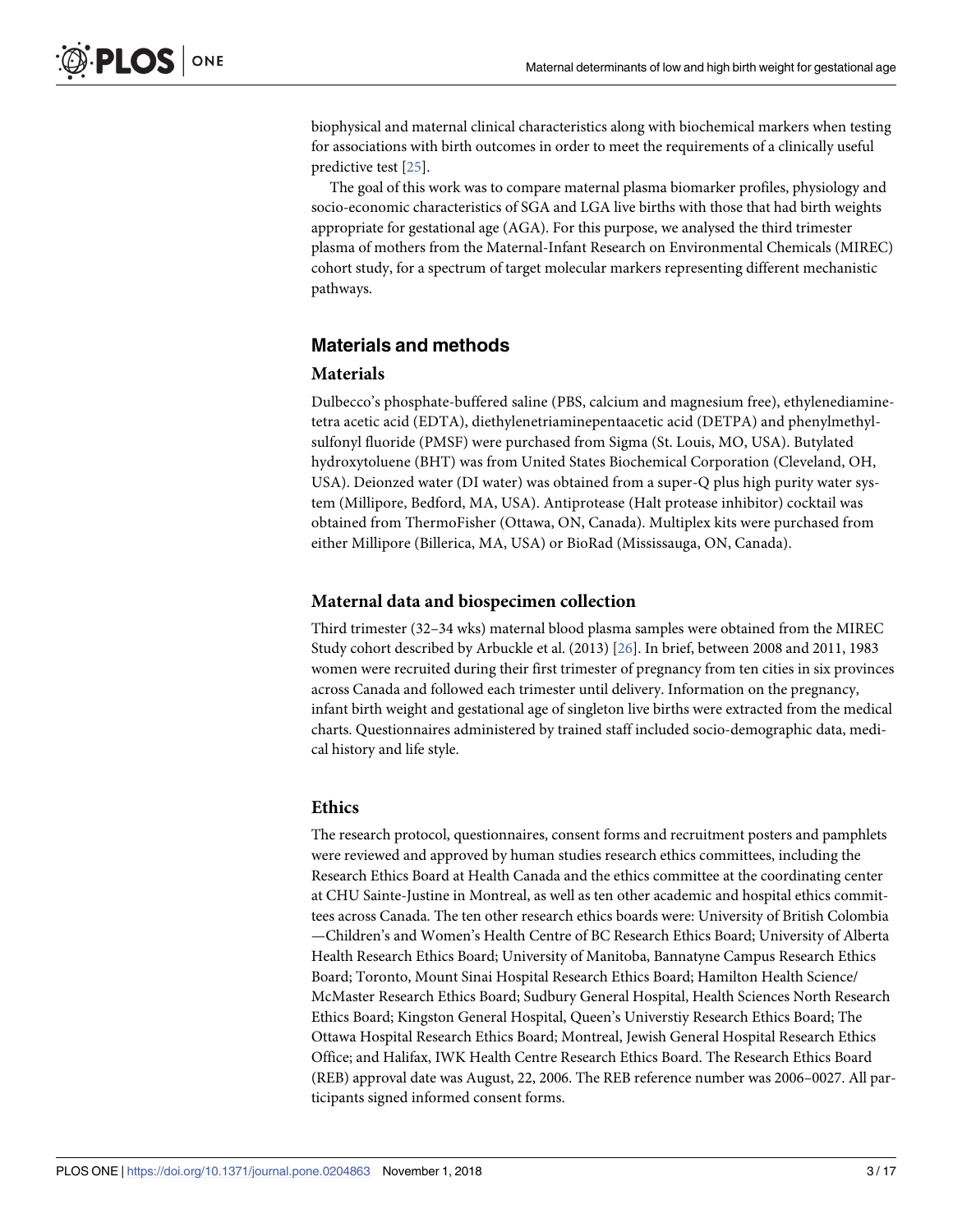#### <span id="page-3-0"></span>**Plasma sample preparation**

Plasma samples ( $n = 1588$ ) were treated with DETPA, BHT and antiprotease cocktail, vortexed, and were frozen for storage until analyses of target plasma biomarkers of interest following previously reported procedures [\[27,](#page-14-0) [28\]](#page-14-0).

# **Affinity-based multiplex protein array analyses**

Maternal plasma samples were analyzed for target biomarkers, namely cytokines [interleukins (ILs), tumor necrosis factor-alpha (TNF-α), interferon gamma (IFN-γ), granulocyte-macrophage colony-stimulating factor (GMCSF)], chemokines [monocyte chemoattractant protein-1(MCP-1), macrophage inflammatory protein-1 beta (MIP-1β)], vascular endothelial growth factor (VEGF-A), acute phase proteins C-reactive protein (CRP), soluble intracellular adhesion molecule (ICAM-1), soluble vascular cell adhesion molecule (VCAM-1) and matrix metalloproteinases (MMPs) by affinity-based multiplex protein array assays using Bio-Plex Pro Human panels (Bio-Rad, Canada) and Milliplex Map kits (Millipore, Canada). Briefly, plasma samples were incubated with capture antibody-coated magnetic beads, then washed and reacted with biotinylated-detection antibodies followed by incubation with streptavidin-phycoerythrin. The bead complex was washed and re-suspended in sheath fluid (Bio-Rad, Canada) and analysed using a Bioplex 100 instrument with Bioplex Manager 6.0 software (Bio-Rad, Canada).

#### **Statistical analyses**

Statistical analyses were restricted to pregnant women from the MIREC study who had singleton live births (with birth weight recorded) and provided a blood sample during their third trimester of pregnancy ( $n = 1,578$ ). Our analysis focused on a spectrum of nineteen maternal third trimester plasma target biomarkers implicated in oxidative stress, inflammation and vascular function, and their relationship with small and large for gestational age (SGA/LGA) outcomes. Newborns were defined as small for gestational age (SGA), large for gestational age (LGA) or appropriate for gestational age (AGA) based on the birth weight percentile for gestational age reference values reported on the Canadian population study by Kramer et al. (2001) [\[29\]](#page-14-0), taking the sex of the infant into consideration. Gestational age was determined based on the women's recall of the date of her last menstrual period, except if it differed from the date given by an early ultrasound by more than a week, in which case the date estimated by the ultrasound was taken.

Biomarker levels were compared across recruitment sites to ensure that no bias by recruitment site existed. Given the large percentage (28%) of missing values for gestational diabetes, this variable was not included in the analyses. Any plasma marker results below the limits of detection (LOD) were substituted with LOD/2. Maternal characteristics were chosen based on their known relationships with SGA and LGA, and their availability from the MIREC datasets. These included education (high school diploma or less, college/trades diploma, completed university degree), ethnicity (white, otherwise), marital status (married/common law/partner, otherwise), and smoking status (never/previous smoker, stopped during pregnancy/current smoker). Gestational hypertension and preeclampsia (GH) were based on the Society of Obstetricians and Gynaecologists of Canada (SOGC) guidelines, as follows: an elevated average systolic and/or diastolic blood pressure at *>*20 weeks gestation; a diagnosis of GH; taking antihypertensive therapy after *>*20 weeks gestation; or an elevated systolic and/or diastolic blood pressure after admission for delivery on two separate measurements taken 4 hours apart (women were excluded from this category if their high blood pressure was only during labour and they had no diagnosis of GH, were not taking hypertensive medication and had no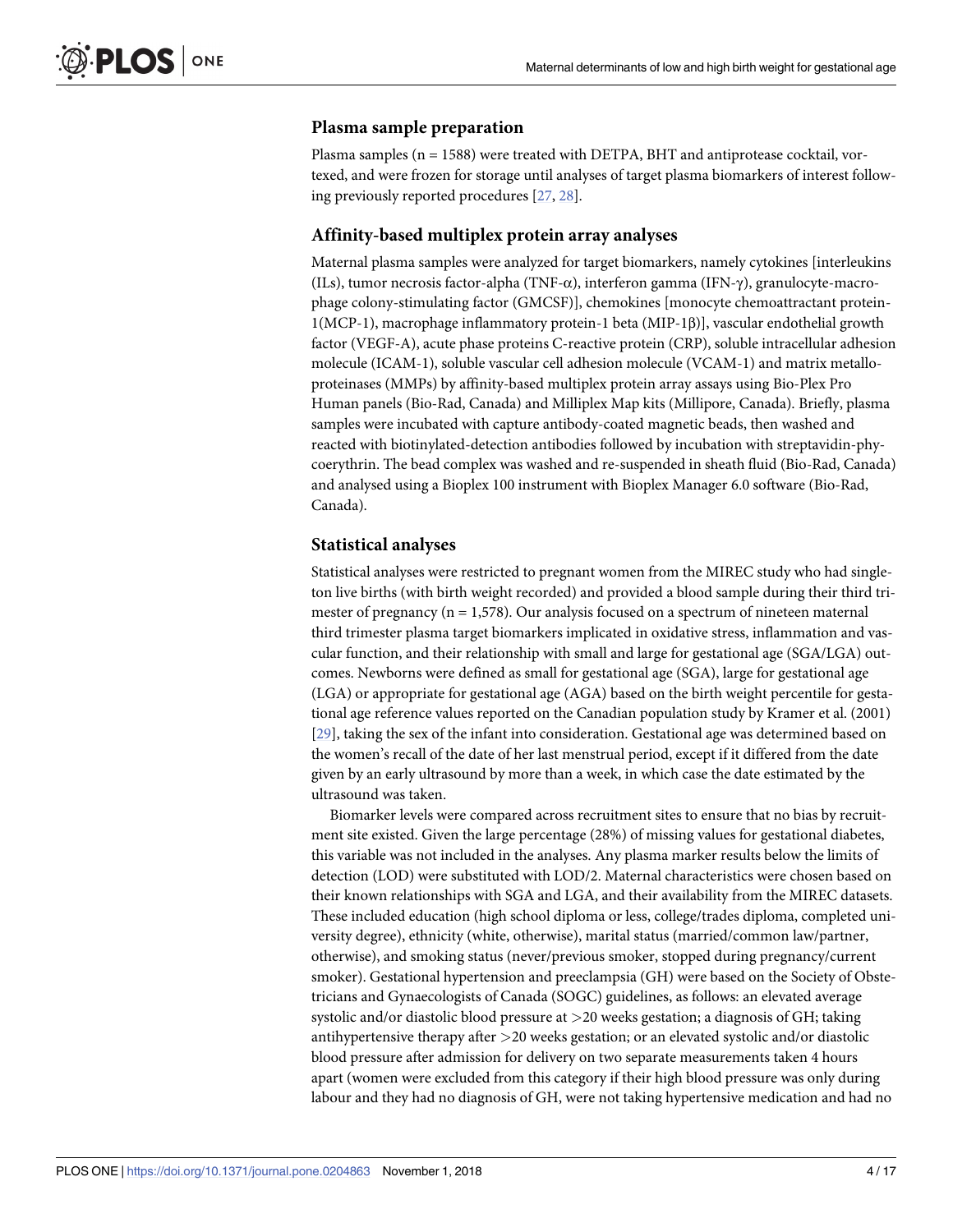<span id="page-4-0"></span>evidence of proteinuria). The category of household income was based on the income threshold (ca. \$80000/year, otherwise) for the Canadian two-parent family [\[30\]](#page-14-0). Caffeine (cups per day) and alcohol (drinks per day) consumption were categorized according to the questionnaire measures: caffeine from coffee and tea; one drink of alcohol is equivalent to 8 oz of beer, 4 oz of wine, and 1 oz of spirits.

Initially, descriptive statistics and plots were done on maternal plasma biomarkers to illustrate the distribution of data (not shown). For the analysis of associations with birth outcomes, biomarker data were log-transformed due to their positively skewed distributions. Normality tests were satisfactory following these transformations. Subsequently, univariate analyses using simple logistic regression and contingency tables were done to examine the distribution of continuous variables with respect to the different birth weight for gestational age groups [\(Table](#page-5-0) 1). The relationship between categorical variables and SGA or LGA birth outcome was examined by bivariate analyses (Pearson's chi-square at the 5% significance level), using unadjusted odds ratios as an approximation of risk ratios [\(Table](#page-6-0) 2). Low incidence impeded the inclusion of covariates such as second-hand smoke and individual chronic conditions (e.g., pre-pregnancy hypertension, asthma).

In the second part of our analyses, to test the association between all maternal plasma biomarkers and birth weight outcomes using multivariate models, we used a 20% significance level for inclusion of the covariates, as a variable-reduction method. ([Table](#page-8-0) 3) AGA was the reference group in all analyses. We modelled the probability of the infant being SGA or LGA with a forward logistic regression, using Firth's correction. This is a penalized likelihood estimate due to low frequency of one of the outcome variables (SGA with 93 newborns). Although LGA would be considered "large enough" with 204 newborns, Firth's estimates would be nearly the same as the unconditional estimates [[31](#page-14-0)]. The latter was confirmed for our study (comparison not shown). All analyses were conducted using PROC FREQ and PROC LOGISTIC in SAS/STAT software, version 5.1 of SAS EG for Windows (SAS Institute Inc., Cary, NC) and the function LOGISTF in Rsoftware, version 3.1.1 for PC (The R Foundation for Statistical Computing).

#### **Results**

In our study, 93 (5.9%) newborns were identified as SGA and 204 (12.9%) as LGA. There were 828 boys (52.5%) and 749 girls (47.5%). The majority of mothers had completed college, trades or post-secondary education (86.4%), were white (81.9%), married or in common-law (95.4%), and their yearly household income was at least \$80,000 (58.0%). There were 699 (44.3%) first-time mothers, most reported taking multi-vitamin preparations (87.5%), and 22.7% reported having chronic conditions (22.7%).

Descriptive statistics results on the distribution patterns (range, geometric or arithmetic mean, and standard deviation) for plasma biomarkers and maternal characteristics (for continuous data) are provided in [Table](#page-5-0) 1. Detection levels for the maternal plasma biomarkers were high, ranging from 100% to 86%. The mean pre-pregnancy BMI for these women was below the classification for obesity (BMI  $\geq$  30kg/m<sup>2</sup>). Average maternal age at delivery was 33 years and average GA at delivery slightly under 40 weeks. Caffeine and alcohol consumption were rare events (average of 0.72 cups/day and 0.01 drinks /day, respectively).

In the univariate analysis, significant associations (p*<*0.05) with SGA and LGA are also included in [Table](#page-5-0) 1: For instance, the association of MCP-1 with SGA was positive. VEGF was found to be negatively associated with SGA but positively associated with LGA (p*<*0.001). Maternal plasma VCAM-1 was positively associated with LGA, while MMP-2 and MMP-10 were negatively associated with LGA. Pre-pregnancy BMI was found to be positively associated (p*<*0.05) with the LGA group.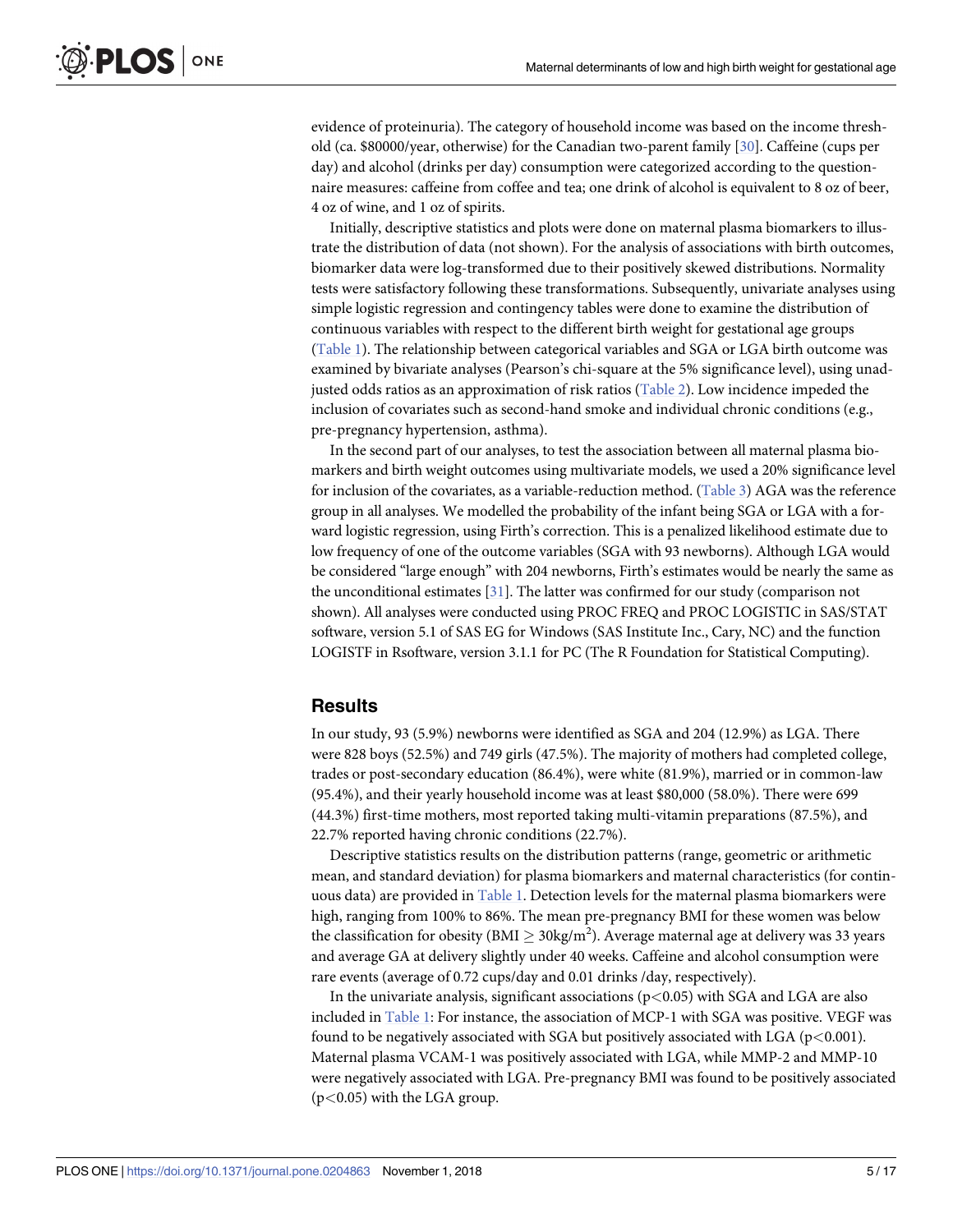<span id="page-5-0"></span>

|                                               | TOD                         | E              | QCD              | range           | ᆗ                          | $(1)$ GS        |                                       | SGA <sup>1</sup> (10 <sup>th</sup> percentile) |           |                         |                 | $AGA^1(10^{th}-90^{th}$ percentile) |                 |                         |                | $LGA1$ (90 <sup>th</sup> percentile) |           |                     |
|-----------------------------------------------|-----------------------------|----------------|------------------|-----------------|----------------------------|-----------------|---------------------------------------|------------------------------------------------|-----------|-------------------------|-----------------|-------------------------------------|-----------------|-------------------------|----------------|--------------------------------------|-----------|---------------------|
|                                               | $\lim\limits_{m\downarrow}$ |                | (%)              |                 |                            |                 | range                                 | ᆗ                                              | $SD(\mu)$ | $\overline{\mathbf{e}}$ | range           | ᆗ                                   | $SD(\mu)$       | $\overline{\mathbf{a}}$ | range          | ᆋ                                    | $SD(\mu)$ | $\ddot{\mathbf{s}}$ |
| <b>BIOMARKERS</b>                             |                             |                |                  |                 |                            |                 |                                       |                                                |           |                         |                 |                                     |                 |                         |                |                                      |           |                     |
| $\mathrm{CRP(pg} /$<br>$\widehat{\rm n}$      | $\circ$                     | 1,578          | $\circ$          | [108, 1602600]  | $\overline{6}$<br>17,290.  | 435.24          | 562,184192]                           | 18,952.52                                      | 1,965.28  |                         | [358, 1602600]  | 32519.03                            | 67536.66        |                         | [108, 655732]  | 17,803.25                            | 1,246.48  |                     |
| <b>ICAM</b>                                   | 2.4                         | 1,581          | $\circ$          | [1266, 577276]  | $\overline{31}$<br>143,922 | 3,619.61        | [32665,318178]                        | 154,382.97                                     | 16,095.54 |                         | [1266, 577276]  | 160024.53                           | 68221.69        |                         | [32203,400681] | 147,690.91                           | 10,340.43 |                     |
| <b>VCAM</b>                                   | 0.6                         | 1,586          | $\circ$          | [42262,711948]  | 53<br>250,701              | 6,295.14        | [102587,494366]                       | 265,886.79                                     | 27,571.18 |                         | [42262,711948]  | 263453.96                           | 90698.57        |                         | 81795,594883]  | 262,796.97                           | 18,399.47 |                     |
| VEGF                                          | 0.2                         | 1,587          | $\mathbf{\sim}$  | [0.02, 47]      | 33                         | 0.06            | [0.09, 23]                            | 1.73                                           | 0.18      | ×                       | [0.02, 29]      | 3.62                                | 3.61            |                         | [0.08, 47]     | 2.96                                 | 0.21      | $*$                 |
| $MMP_1$                                       | 3                           | 1,588          | $\circ$          | [44, 16436]     | $\ddot{=}$<br>706.         | 17.73           | [131, 4158]                           | 775.15                                         | 80.38     |                         | 66,12215        | 930.77                              | 911.75          |                         | [44,16436]     | 704.05                               | 49.29     |                     |
| $MMP_2$                                       | 200                         | 1,564          | $\circ$          | [6097,6803100]  | 52<br>67,034.              | 1,695.04        | [30024,5952200]                       | 73,818.70                                      | 7,654.64  |                         | 6097,6803100]   | 96958.73                            | 384520.12       |                         | 8531,204490]   | 61,818.85                            | 4,360.37  |                     |
| $MMP_7$                                       | 56                          | 1,564          | $\circ$          | [142, 64732]    | 02<br>5,772.               | 145.95          | [7212, 20705]                         | 5,776.24                                       | 598.97    |                         | 212,64732       | 7105.73                             | 4712.85         |                         | [142,39660]    | 5,471.55                             | 385.93    |                     |
| MMP <sub>-9</sub>                             | $\sim$                      | 1,588          | $\circ$          | [4376, 2060700] | $\frac{8}{2}$<br>28,548.   | 716.39          | 5989,2060700]                         | 30,782.97                                      | 3,192.04  |                         | [4376, 1532600] | 51030.87                            | 120718.99       |                         | [6132, 436164] | 26,351.49                            | 1,844.97  |                     |
| MMP_10                                        | LO <sub>1</sub>             | 1,557          | $\circ$          | [21,3281]       | 69<br>261                  | 6.63            | [64, 891]                             | 277                                            | 28.88     |                         | [21, 3281]      | 300.15                              | 199.14          |                         | [82, 1039]     | 243.71                               | 17.19     |                     |
| <b>GMCSF</b>                                  | 0.15                        | 1,583          | 3                | [0.01, 219]     | $\overline{21}$            | 0.03            | 0.18,24                               | 1.34                                           | 0.14      |                         | [0.01, 218]     | 2.56                                | 7.79            |                         | [0.01, 718]    | 1.07                                 | 0.08      |                     |
| MIP_1B                                        | 2.4                         | 1,587          | $\circ$          | [8,469]         | 84<br>57.                  | 1.45            | [26, 144]                             | 61.25                                          | 6.35      |                         | [8, 469]        | 61.77                               | 27.08           |                         | [25, 285]      | 59.45                                | 4.16      |                     |
| IFNG                                          | 0.18                        | 1,583          |                  | [0.05, 204]     | $\frac{16}{1}$<br>4        | $\overline{0}$  | [0.2, 35]                             | 5.03                                           | 0.52      |                         | [0.05, 204]     | 8.53                                | 16.74           |                         | [0.11, 109]    | 3.9                                  | 0.27      |                     |
| MCP                                           | $\Xi$                       | 1,588          | $\circ$          | [6,230]         | $\frac{8}{2}$<br>38.       | 0.96            | [13,230]                              | 42.41                                          | 4.4       |                         | [7, 213]        | 42.63                               | 22.16           |                         | [6, 133]       | 36.98                                | 2.6       |                     |
| TNFA                                          | 0.07                        | 1,574          | $\circ$          | [0.2, 133]      | 36<br>4                    | 0.11            | $\begin{bmatrix} 1, 11 \end{bmatrix}$ | 4.34                                           | 0.45      |                         | [0.2, 133]      | S                                   | 4.51            |                         | [1.14, 18]     | 4.4                                  | 0.31      |                     |
| $\frac{2}{3}$                                 | 0.26                        | 1,586          | $\overline{14}$  | [0.01, 216]     | $\Xi$                      | 0.03            | [0.04, 216]                           | 1.14                                           | 0.12      |                         | [0.01, 216]     | 3.35                                | 10.5            |                         | [0.01, 95]     | 1.02                                 | 0.07      |                     |
| $\overline{1}$                                | 0.2                         | 1,583          |                  | [0.07, 185]     | 73                         | 0.04            | [0.19, 9]                             | 1.73                                           | 0.18      |                         | [0.07, 185]     | 2.94                                | 7.51            |                         | [0.22, 57]     | 1.87                                 | 0.13      |                     |
| $\overline{L}$ 8                              | 0.05                        | 1,583          | $\circ$          | [0.18, 40]      | 06<br>$\mathbf{u}$         | 0.05            | [0.47, 7]                             | 2.06                                           | 0.21      |                         | [0.2, 40]       | 2.57                                | 2.53            |                         | [0.25, 15]     | 2.04                                 | 0.14      |                     |
| 10                                            | 0.48                        | 1,587          | $\triangledown$  | [0.10, 721]     | 03<br>$\overline{21}$      | 0.53            | [4,331]                               | 21.36                                          | 2.21      |                         | [0.1, 656]      | 31.06                               | 49.18           |                         | [0.84, 721]    | 21.99                                | 1.54      |                     |
| L <sub>12</sub>                               |                             | $0.34$   1,583 | $\triangleright$ | [0.01, 461]     | 29<br>$\mathcal{L}$        | 0.06            | [0.02, 229]                           | 2.67                                           | 0.28      |                         | [0.01, 461]     | 7.72                                | 26.21           |                         | [0.02, 225]    | 2.14                                 | 0.15      |                     |
| CHARACTERISTICS AND<br><b>DELIVERY</b>        |                             |                |                  | range           | average                    | SD <sub>1</sub> | range                                 | average                                        | SD        |                         | range           | average                             | SD <sub>1</sub> |                         | range          | average                              | <b>GS</b> |                     |
| Pre-pregnancy BMI $({\rm kg/m^2})$            |                             |                |                  | [15.6, 59]      | 86<br>24.                  | rú.<br>ທ່       | [18, 39]                              | 24.08                                          | 4.73      |                         | [15.6, 55.3]    | 24.69                               | 5.43            |                         | [18, 59]       | 26.34                                | 6.04      |                     |
| Maternal age (calendar years)                 |                             |                |                  | [19, 49]        | 33.18                      | 5.01            | [19, 44]                              | 33                                             | 5.26      |                         | [20, 48]        | 33.17                               | 4.96            |                         | [19, 49]       | 33.29                                | 5.25      |                     |
| Caffeine consumption (cups <sup>2</sup> /day) |                             |                |                  | [0, 10]         | 25<br>$\circ$              | 0.87            | [0, 3.43]                             | 0.72                                           | 0.77      |                         | [0, 8]          | 0.71                                | 0.85            |                         | [0, 10]        | 0.72                                 | 1.02      |                     |
| Alcohol (drinks <sup>3</sup> /day)            |                             |                |                  | [0, 0.5]        | $\overline{0}$<br>$\circ$  | 0.04            | [0,0.17]                              | 0.01                                           | 0.03      |                         | [0,0.50]        | 0.01                                | 0.04            |                         | [0, 0.36]      | 0.01                                 | 0.03      |                     |
| Gestational age (completed weeks)             |                             |                |                  | [32, 42]        | 45<br>39.                  | 1.42            | [34, 42]                              | 39.59                                          | 1.47      |                         | [32, 42]        | 39.44                               | 1.41            |                         | [33, 42]       | 39.42                                | 1.42      |                     |
| t<br>T                                        |                             |                |                  |                 |                            | $\frac{1}{2}$   |                                       |                                                |           |                         |                 |                                     |                 |                         |                |                                      |           |                     |

Table 1. Descriptive statistical analysis results for maternal variables (continuous data) in relation to SGA, AGA and LGA births. [Table](#page-4-0) 1. Descriptive statistical analysis results for maternal variables (continuous data) in relation to SGA, AGA and LGA births. Notes: LOD = limit of detection, measured in pg/ml, except for CRP (ng/ml); µ = geometric mean; SD (µ) = standard deviation of the mean; Notes: LOD = limit of detection, measured in pg/ml, except for CRP (ng/ml); μ = geometric mean; SD (μ) = standard deviation of the mean;

�p *<* 0.05;

 $*$   $p < 0.01$ .

 Small for Gestational Age (SGA) and Large for Gestational Age (LGA) are in completed weeks. Reference category for each is Average for Gestational Age (AGA): 10th *<*AG A *<*90th percentile.  $^2$  Caffeine consumption from coffee and other caffeinated drinks. Caffeine consumption from coffee and other caffeinated drinks.

 $^3$  Alcoholic drinks measured as: beer = 8 oz, wine = 4 oz, and spirits = 1 oz. Alcoholic drinks measured as: beer = 8 oz, wine = 4 oz, and spirits = 1 oz.

https://doi.org/10.1371/journal.pone.0204863.t001 <https://doi.org/10.1371/journal.pone.0204863.t001>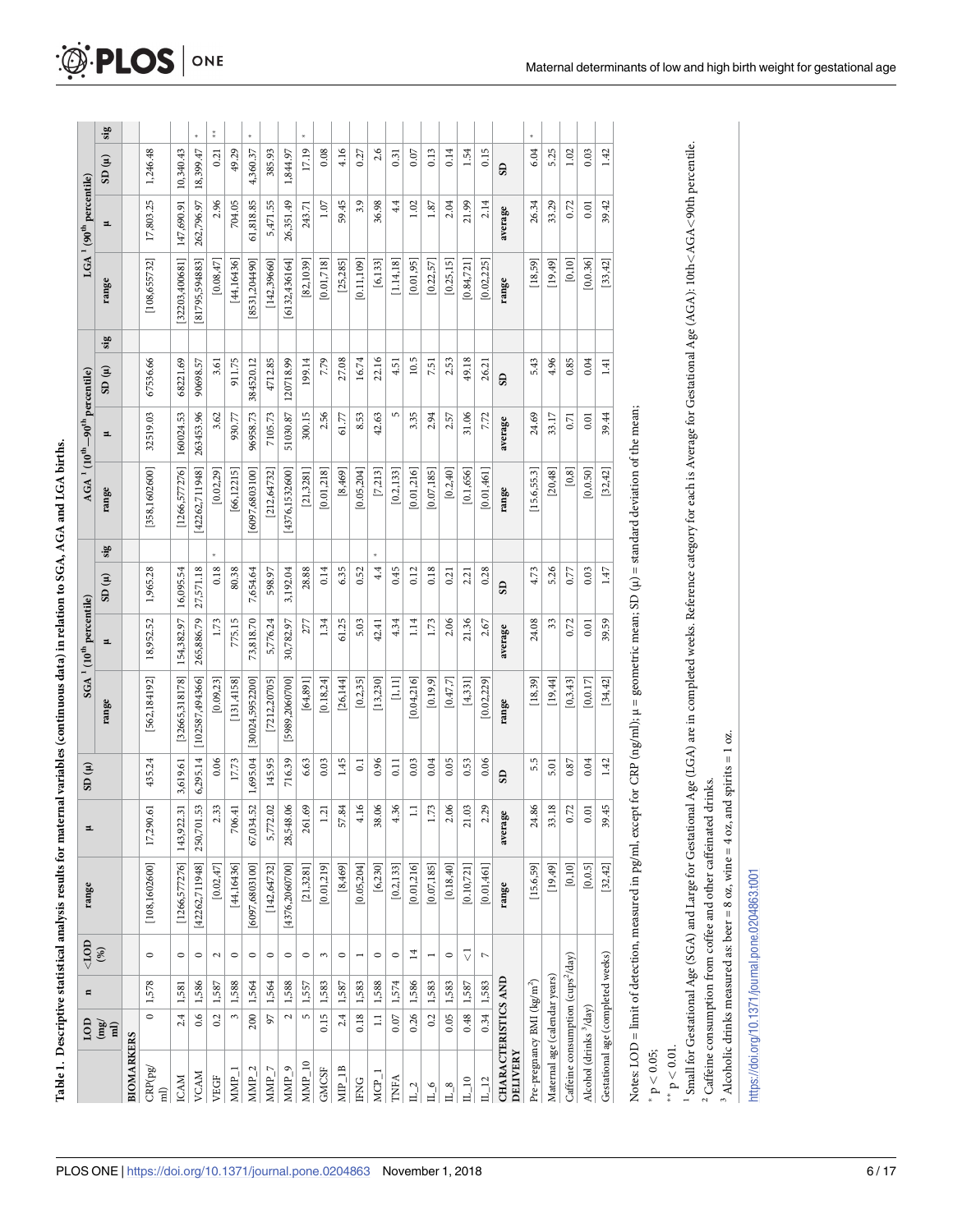<span id="page-6-0"></span>

|                                                             | $N = 1,578$                  | Sample                       |                   |                                                                                    |                          | Small for Gestational Age (SGA)<br>$N_S = 93$ |            |                                            |                                             |                                    |                          | Appropriate for Gestational Age (AGA)<br>$N_A = 1,281$ |            |                         |                                     |                                                                            | $N_L$                    | Large for Gestational Age (LGA)<br>$= 204$ |                |                         |  |
|-------------------------------------------------------------|------------------------------|------------------------------|-------------------|------------------------------------------------------------------------------------|--------------------------|-----------------------------------------------|------------|--------------------------------------------|---------------------------------------------|------------------------------------|--------------------------|--------------------------------------------------------|------------|-------------------------|-------------------------------------|----------------------------------------------------------------------------|--------------------------|--------------------------------------------|----------------|-------------------------|--|
|                                                             | $\left  \frac{1}{2} \right $ | $\left(\frac{o}{o}\right)^1$ | $(n_S)^{1}$       | $\mathbf{n}_\mathrm{S}/(\mathbf{n} \mathrm{-} \\ \mathbf{n}_\mathrm{L}) (\%)^{-1}$ | õ                        | 95% CI                                        | p-value    | $\overline{\text{sig}}$                    | $\left(\mathbf{n}_{\mathrm{A}}\right)^{-1}$ | $\frac{n_{A}/n}{(%)}$ <sup>1</sup> | OR                       | 95% CI                                                 | p-value    | $\overline{\text{sig}}$ | $\left(n_{\mathrm{L}}\right)^{\,1}$ | $\mathbf{n}_\mathrm{L}/(\mathbf{n} \cdot \mathbf{n}_\mathrm{S}) (\%)^{-1}$ | $\alpha$                 | 95% CI                                     | p-value        | $\overline{\text{sig}}$ |  |
| <b>BABY</b>                                                 |                              |                              |                   |                                                                                    |                          |                                               |            |                                            |                                             |                                    |                          |                                                        |            |                         |                                     |                                                                            |                          |                                            |                |                         |  |
| Gender                                                      |                              |                              |                   |                                                                                    |                          |                                               |            |                                            |                                             |                                    |                          |                                                        |            |                         |                                     |                                                                            |                          |                                            |                |                         |  |
| Boys (R)                                                    | 828                          | 52                           | 50                | $\mathrel{\scriptstyle\sim}$                                                       | $\overline{\phantom{0}}$ |                                               |            |                                            | 682                                         | 82                                 | $\overline{\phantom{0}}$ |                                                        |            |                         | 96                                  | $\overline{12}$                                                            | $\overline{\phantom{0}}$ |                                            |                |                         |  |
| Girls                                                       | 749                          | $47\,$                       | $43\,$            | $\overline{ }$                                                                     | $\overline{\phantom{0}}$ | $[0.64 -$<br>1.49                             | 0.8        |                                            | 598                                         | 80                                 | 0.85                     | $[0.66 -$<br>1.09]                                     | 0.2        |                         | 108                                 | 15                                                                         | $\mathbf{r}_3$           | 1.72]<br>$[0.95 -$                         | $\overline{c}$ |                         |  |
| SOCIO-DEMOGRAPHIC<br><b>CHARACTERISTICS</b>                 |                              |                              |                   |                                                                                    |                          |                                               |            |                                            |                                             |                                    |                          |                                                        |            |                         |                                     |                                                                            |                          |                                            |                |                         |  |
| Maternal education                                          |                              |                              |                   |                                                                                    |                          |                                               |            |                                            |                                             |                                    |                          |                                                        |            |                         |                                     |                                                                            |                          |                                            |                |                         |  |
| High school diploma or less(R)                              | 214                          | $\overline{1}$               | $\mbox{6}$        | $\overline{30}$                                                                    |                          |                                               |            |                                            | 138                                         | 64                                 | $\overline{\phantom{0}}$ |                                                        |            |                         | $\overline{16}$                     | $\overline{10}$                                                            |                          |                                            |                | $\leftarrow$            |  |
| College/trades diploma                                      | 369                          | 23                           | $18\,$            | $\circ$                                                                            | $\Xi$                    | $[0.08 -$<br>0.25                             | $<\!0.001$ | $**$                                       | 299                                         | $\overline{\phantom{0}}$           | 2.35                     | $[1.60 -$<br>3.44]                                     | $<\!0.001$ |                         | 52                                  | 15                                                                         | 1.5                      | 2.70]<br>$[0.83 -$                         | 0.18           |                         |  |
| University degree                                           | 993                          | 63                           | $\overline{15}$   | $\mathbf{c}$                                                                       | $\circ$                  | $\begin{bmatrix} 0.02 - 0.07 \end{bmatrix}$   | < 0.001    |                                            | 843<br>$\qquad \qquad +$                    | 85                                 | $\overline{31}$          | $[2.23 -$<br>4.31]                                     | < 0.001    | $**\n$                  | 135                                 | $\overline{1}$                                                             | 1.4                      | $[0.80 - 2.37]$                            | 0.25           |                         |  |
| Ethnicity                                                   |                              |                              |                   |                                                                                    |                          |                                               |            |                                            |                                             |                                    |                          |                                                        |            |                         |                                     |                                                                            |                          |                                            |                |                         |  |
| White (R)                                                   | 1,293                        | 82                           | 73                | $\sim$                                                                             | Η                        |                                               |            |                                            | 1,050                                       | $\overline{\phantom{0}}$           | ⊣                        |                                                        |            |                         | 170                                 | $\overline{1}$                                                             | Η                        |                                            |                |                         |  |
| Non-white                                                   | 285                          | $18\,$                       | $20\,$            | ${}^{\circ}$                                                                       | 1.3                      | $[0.75 - 2.09]$                               | 0.4        |                                            | 231<br>$\qquad \qquad +$                    | $\overline{81}$                    | 0.99                     | $[0.71 -$<br>1.37]                                     | 0.95       |                         | 34                                  | 13                                                                         | $_{0.9}$                 | $[0.61 -$<br>1.35]                         | 0.64           |                         |  |
| Marital status                                              |                              |                              |                   |                                                                                    |                          |                                               |            |                                            |                                             |                                    |                          |                                                        |            |                         |                                     |                                                                            |                          |                                            |                |                         |  |
| Married/common law (R)                                      | 1,505                        | 95                           | 85                | $\overline{ }$                                                                     | ī                        |                                               |            |                                            | 1,222                                       | $\overline{\phantom{0}}$           | $\overline{\phantom{0}}$ |                                                        |            |                         | 198                                 | $\overline{1}$                                                             | $\overline{ }$           |                                            |                |                         |  |
| Otherwise                                                   | $\mathbb{Z}$                 | $\overline{5}$               | ${}^{\circ}$      | $\overline{12}$                                                                    | $\sim$                   | $[0.91 -$<br>4.20]                            | 0.08       |                                            | 59<br>$\leftarrow$                          | $\overline{81}$                    | 0.98                     | $[0.54 - 1.78]$                                        | 0.94       |                         | $\circ$                             | $\circ$                                                                    | 0.6                      | $[0.27 -$<br>$1.47$ ]                      | 0.28           | $\leftarrow$            |  |
| Household income                                            |                              |                              |                   |                                                                                    |                          |                                               |            |                                            |                                             |                                    |                          |                                                        |            |                         |                                     |                                                                            |                          |                                            |                |                         |  |
| $<$ \$80,000 (R)                                            | 592                          | $38\,$                       | $^{49}$           | ٥                                                                                  |                          |                                               |            |                                            | 472                                         | 80                                 | $\overline{\phantom{0}}$ | $[0.91 -$<br>1.55]                                     | 0.19       |                         | $\overline{r}$                      | $\frac{3}{2}$                                                              | $\overline{ }$           |                                            |                |                         |  |
| $$80,000 +$                                                 | 917                          | $58\,$                       | 37                | S                                                                                  | 0.5                      | $[0.30 -$<br>0.73]                            | < 0.001    | $\begin{array}{l} * \\ * \\ * \end{array}$ | 756                                         | 82                                 | $\frac{119}{2}$          | $[0.46 -$<br>1.52                                      | 0.57       |                         | 124                                 | $\overline{14}$                                                            | Ξ                        | $[0.80-$<br>1.49]                          | 0.59           |                         |  |
| FAMILY AND HEALTH HISTORY                                   |                              |                              |                   |                                                                                    |                          |                                               |            |                                            |                                             |                                    |                          |                                                        |            |                         |                                     |                                                                            |                          |                                            |                |                         |  |
| Parity $2$ [0 to 7]                                         |                              |                              |                   |                                                                                    |                          |                                               |            |                                            |                                             |                                    |                          |                                                        |            |                         |                                     |                                                                            |                          |                                            |                |                         |  |
| $0\left( \mathbb{R}\right)$                                 | 699                          | 4                            | $\boldsymbol{60}$ | $\overline{10}$                                                                    | H                        |                                               |            |                                            | 560                                         | 80                                 | ⊣                        |                                                        |            |                         | 29                                  | $\overline{5}$                                                             | $\overline{\phantom{0}}$ |                                            |                |                         |  |
| $\overline{\phantom{0}}$                                    | 639                          | $\mathsf{Q}$                 | $\overline{21}$   | 4                                                                                  | 0.4                      | $[0.23 -$<br>0.63                             | < 0.001    |                                            | 520<br>$\div$                               | $\overline{8}$                     | $1.08\,$                 | $[0.82 -$<br>1.42]                                     | 0.56       |                         | 98                                  | $\overline{5}$                                                             | 1.3                      | $[0.97 -$<br>1.84]                         | 0.08           |                         |  |
| $\overline{c}$                                              | 240                          | $\overline{15}$              | $\overline{c}$    | $\circ$                                                                            | 0.6                      | $[0.30 - 1.06]$                               | 0.07       |                                            | 201<br>$\leftarrow$                         | 84                                 | 1.18                     | $\left[0.80 - \right.$<br>$1.74]$                      | 0.22       |                         | 27                                  | $\overline{12}$                                                            | 0.7                      | 1.13<br>$[0.45 -$                          | 0.84           | $\leftarrow$            |  |
| Reported diabetes                                           |                              |                              |                   |                                                                                    |                          |                                               |            |                                            |                                             |                                    |                          |                                                        |            |                         |                                     |                                                                            |                          |                                            |                |                         |  |
| $\rm No\ (R)$                                               | 1,560                        | 99                           |                   |                                                                                    | $\mathbf{I}$             |                                               |            |                                            | 1,270                                       | $\overline{\mathbf{8}}$            | Η                        |                                                        |            |                         | 198                                 | $\overline{13}$                                                            | T                        |                                            |                |                         |  |
| Yes                                                         | $\overline{18}$              | $\overline{ }$               |                   |                                                                                    | $\mathbf{I}$             |                                               |            |                                            | $\equiv$                                    | $\overline{6}$                     | 0.36                     | $[0.14 -$<br>0.94]                                     | 0.03       | $\ast$                  | $\circ$                             | 35                                                                         | 34                       | $[1.30 -$<br>9.43]                         | 0.01           | $\leftarrow$<br>$*$     |  |
| Reported chronic conditions other than hypetension/diabetes |                              |                              |                   |                                                                                    |                          |                                               |            |                                            |                                             |                                    |                          |                                                        |            |                         |                                     |                                                                            |                          |                                            |                |                         |  |
| $\rm No\ (R)$                                               | 1,230                        | $78\,$                       | 65                | $\circ$                                                                            | T                        |                                               |            |                                            | 1,009                                       | $82\,$                             | Η                        |                                                        |            |                         | 156                                 | 13                                                                         | T                        |                                            |                |                         |  |
| $\mathbf{Yes}$                                              | 358                          | $23\,$                       | $28$              | $\mathbf{\sigma}$                                                                  | 1.5                      | $[0.97 -$<br>2.44]                            | 0.06       |                                            | 282<br>$\leftarrow$                         | $\mathcal{L}$                      | 0.81                     | $\begin{bmatrix} 0.60-\\ 1.08 \end{bmatrix}$           | 0.16       |                         | 48                                  | 15                                                                         | $\Xi$                    | 1.56]<br>$[0.78 -$                         | 0.72           |                         |  |
|                                                             |                              |                              |                   |                                                                                    |                          |                                               |            |                                            |                                             |                                    |                          |                                                        |            |                         |                                     |                                                                            |                          |                                            |                | (Continued)             |  |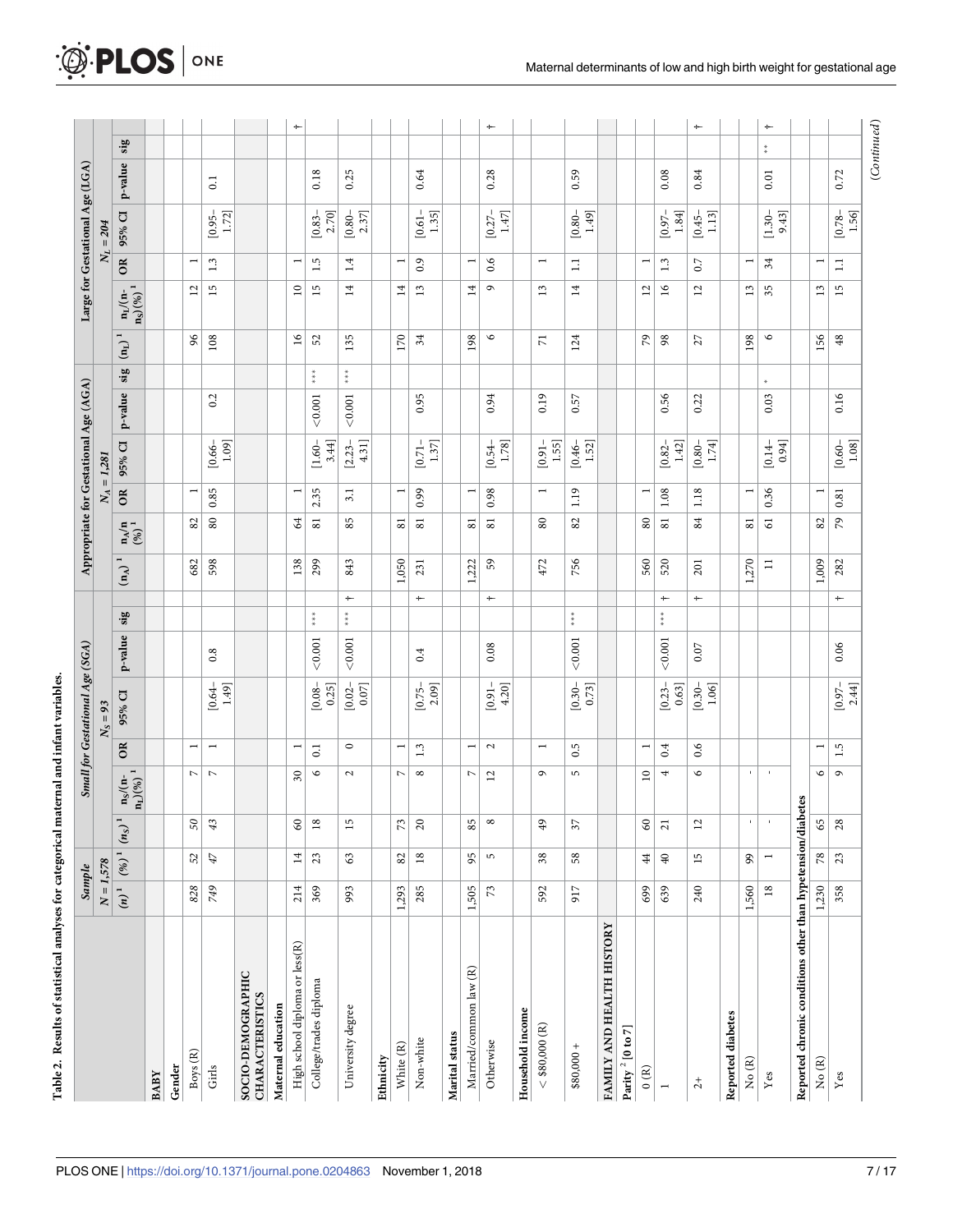| Table 2. (Continued)                                                                                                                                     |       |                          |                 |                                                                           |           |                                 |          |                                            |                                           |                             |                 |                                       |         |                                            |                                        |                                                                               |                         |                                 |            |                         |  |
|----------------------------------------------------------------------------------------------------------------------------------------------------------|-------|--------------------------|-----------------|---------------------------------------------------------------------------|-----------|---------------------------------|----------|--------------------------------------------|-------------------------------------------|-----------------------------|-----------------|---------------------------------------|---------|--------------------------------------------|----------------------------------------|-------------------------------------------------------------------------------|-------------------------|---------------------------------|------------|-------------------------|--|
|                                                                                                                                                          |       | Sample                   |                 |                                                                           |           | Small for Gestational Age (SGA) |          |                                            |                                           |                             |                 | Appropriate for Gestational Age (AGA) |         |                                            |                                        |                                                                               |                         | Large for Gestational Age (LGA) |            |                         |  |
|                                                                                                                                                          |       | $N = 1,578$              |                 |                                                                           |           | $N_S = 93$                      |          |                                            |                                           |                             |                 | $N_A = 1,281$                         |         |                                            |                                        |                                                                               |                         | $N_L = 204$                     |            |                         |  |
|                                                                                                                                                          |       | $(n)^{1} (96)^{1} (n_S)$ |                 | $\mathbf{n}_\mathrm{L})(\% )$ $^1$<br>$\mathbf{n}_\mathrm{S}/(\mathbf{n}$ | $\approx$ | 95% CI                          | p-value  | $\ddot{\mathbf{s}}$                        | $\left(\mathbf{n}_\mathrm{A}\right)^{-1}$ | $n_A/n$<br>(%) <sup>1</sup> | OR <sub>1</sub> | 95% CI                                | p-value | sig                                        | $\left(\mathbf{n}_\mathrm{L}\right)^1$ | $\mathbf{n}_{\mathrm{S}})(\% )$ $^{1}$<br>$\mathbf{n}_\mathrm{I}/(\mathbf{n}$ | $\overline{\mathbf{B}}$ | 95% CI                          | p-value    | $\overline{\text{sig}}$ |  |
| Prenatal multivitamin preparation                                                                                                                        |       |                          |                 |                                                                           |           |                                 |          |                                            |                                           |                             |                 |                                       |         |                                            |                                        |                                                                               |                         |                                 |            |                         |  |
| No(R)                                                                                                                                                    | 197   | $\overline{5}$           |                 | LO.                                                                       |           |                                 |          |                                            | 168                                       | 85                          |                 |                                       |         |                                            | $\overline{21}$                        | $\Xi$                                                                         |                         |                                 |            |                         |  |
| Yes                                                                                                                                                      | 1,381 | 88                       | 85              | $\overline{C}$                                                            | 1.6       | $[0.76 - 3.36]$                 | 0.21     |                                            | 1,113                                     | $\overline{81}$             | 0.72            | $[0.47 -$<br>1.09]                    | 0.12    |                                            | 183                                    | $\overline{14}$                                                               | 1.3                     | $[0.82 -$<br>$2.13$ ]           | 0.31       |                         |  |
| Folic acid supplements                                                                                                                                   |       |                          |                 |                                                                           |           |                                 |          |                                            |                                           |                             |                 |                                       |         |                                            |                                        |                                                                               |                         |                                 |            |                         |  |
| No(R)                                                                                                                                                    | 1,070 | 68                       | $\mathcal{S}$   | $\overline{a}$                                                            |           |                                 |          |                                            | 869                                       | $\overline{81}$             |                 |                                       |         |                                            | 139                                    | $\overline{14}$                                                               |                         |                                 |            |                         |  |
| Yes                                                                                                                                                      | 495   | $\overline{31}$          | $\overline{31}$ | $\overline{a}$                                                            | $\Xi$     | $[0.69 -$<br>$1.69]$            | 0.73     |                                            | 402                                       | $\overline{81}$             |                 | $[0.76-$<br>1.31                      |         |                                            | 62                                     | $\overline{13}$                                                               |                         | $[0.70 -$<br>1.32               | 0.8        |                         |  |
| GESTATIONAL-RELATED<br><b>HEALTH</b>                                                                                                                     |       |                          |                 |                                                                           |           |                                 |          |                                            |                                           |                             |                 |                                       |         |                                            |                                        |                                                                               |                         |                                 |            |                         |  |
| Gestational hypertension                                                                                                                                 |       |                          |                 |                                                                           |           |                                 |          |                                            |                                           |                             |                 |                                       |         |                                            |                                        |                                                                               |                         |                                 |            |                         |  |
| No(R)                                                                                                                                                    | 1,430 | 51                       | 76              | $\circ$                                                                   |           |                                 |          |                                            | 1,181                                     | 83                          |                 |                                       |         |                                            | 173                                    | 13                                                                            |                         |                                 |            |                         |  |
| ${\it Yes}$                                                                                                                                              | 148   | G                        | Ξ               | 15                                                                        |           | $2.6$ [1.50,4.64]               | $<0.001$ | $\begin{array}{l} * \\ * \\ * \end{array}$ | 100                                       | $\frac{8}{18}$              | 0.44            | $[0.30 -$<br>0.64]                    | < 0.001 | $\begin{array}{l} * \\ * \\ * \end{array}$ | $\overline{31}$                        | 24                                                                            | 2.1                     | $[1.37 -$<br>3.26]              | $<\!0.001$ | $*$                     |  |
| Note: (R) = reference category; OR = odds ratio; CI = confidence interval (95%);                                                                         |       |                          |                 |                                                                           |           |                                 |          |                                            |                                           |                             |                 |                                       |         |                                            |                                        |                                                                               |                         |                                 |            |                         |  |
| $^*$ p $< 0.05;$                                                                                                                                         |       |                          |                 |                                                                           |           |                                 |          |                                            |                                           |                             |                 |                                       |         |                                            |                                        |                                                                               |                         |                                 |            |                         |  |
| $\ensuremath{^{**}}\xspace$ p $<0.01;$                                                                                                                   |       |                          |                 |                                                                           |           |                                 |          |                                            |                                           |                             |                 |                                       |         |                                            |                                        |                                                                               |                         |                                 |            |                         |  |
| *** $p < 0.001$ ;                                                                                                                                        |       |                          |                 |                                                                           |           |                                 |          |                                            |                                           |                             |                 |                                       |         |                                            |                                        |                                                                               |                         |                                 |            |                         |  |
| ns = not significant                                                                                                                                     |       |                          |                 |                                                                           |           |                                 |          |                                            |                                           |                             |                 |                                       |         |                                            |                                        |                                                                               |                         |                                 |            |                         |  |
| <sup>1</sup> May not add to 100% due to rounding. SGA percentages do not include LGA, and vice versa (LGA percentages do not include SGA)                |       |                          |                 |                                                                           |           |                                 |          |                                            |                                           |                             |                 |                                       |         |                                            |                                        |                                                                               |                         |                                 |            |                         |  |
| $^2$ Parity ranges from 0 (no previous live births) to 7; and 0 to 3 for SGA and LGA. Above, parity of two or more are collapsed due to confidentiality. |       |                          |                 |                                                                           |           |                                 |          |                                            |                                           |                             |                 |                                       |         |                                            |                                        |                                                                               |                         |                                 |            |                         |  |
| $^*$ Estimate's coefficient of variation (CV) is between 16.7% and 33.3%. Estimates should be interpreted with caution.                                  |       |                          |                 |                                                                           |           |                                 |          |                                            |                                           |                             |                 |                                       |         |                                            |                                        |                                                                               |                         |                                 |            |                         |  |

O PLOS ONE

<https://doi.org/10.1371/journal.pone.0204863.t002>

https://doi.org/10.1371/journal.pone.0204863.t002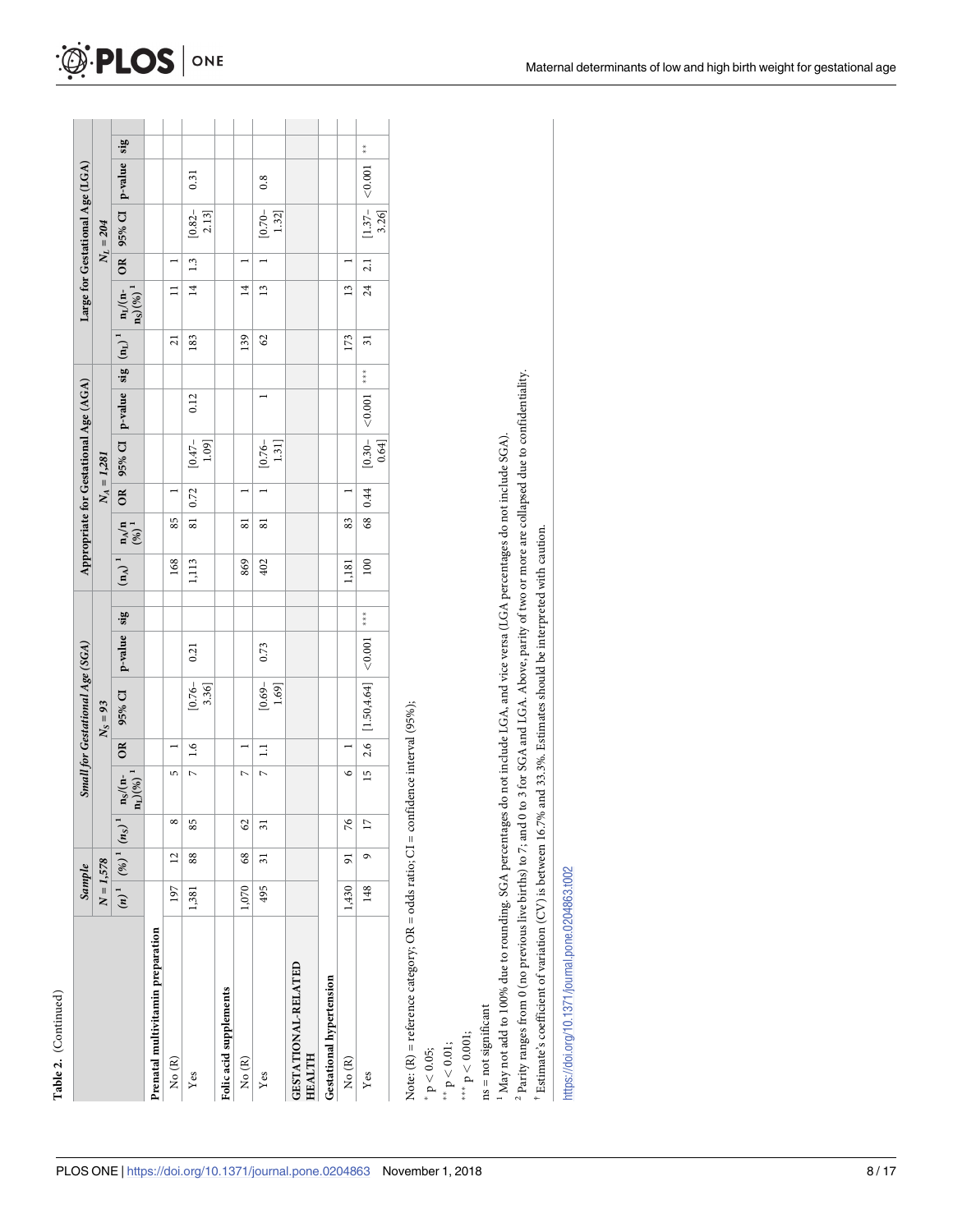|                                          |        |            | Small for Gestational Age (SGA) <sup>1</sup> |        |         |              |                    |        |        |            | Large for Gestational Age (LGA) <sup>1</sup> |            |         |              |                    |            |
|------------------------------------------|--------|------------|----------------------------------------------|--------|---------|--------------|--------------------|--------|--------|------------|----------------------------------------------|------------|---------|--------------|--------------------|------------|
|                                          |        | unadjusted |                                              |        |         | adjusted     |                    |        |        | unadjusted |                                              |            |         | adjusted     |                    |            |
|                                          | β      | <b>OR</b>  | CI<br>(95%)                                  |        | $\beta$ | <b>OR</b>    | CI<br>(95%)        |        | β      | <b>OR</b>  | CI<br>(95%)                                  |            | $\beta$ | <b>OR</b>    | CI<br>(95%)        |            |
| Intercept                                |        |            |                                              |        | $-4.2$  | $\mathbf{0}$ | [.005,<br>.04      | ***    |        |            |                                              |            | $-1$    | 0.4          | [0.04,<br>3.00]    |            |
| <b>Biomarkers</b>                        |        |            |                                              |        |         |              |                    |        |        |            |                                              |            |         |              |                    |            |
| <b>VEGF</b>                              | $-0.2$ | 0.8        | [0.65,<br>0.94]                              | $\ast$ | $-0.2$  | 0.8          | [0.71,<br>$0.92$ ] | $\ast$ | 0.25   | 1.3        | [1.10,<br>1.48                               | $\ast\ast$ | 0.25    | 1.3          | [1.10,<br>$1.51$ ] | $* *$      |
| $MCP-1$                                  | 0.48   | 1.6        | [1.04,<br>2.49]                              | $\ast$ | 0.5     | 1.7          | [1.22,<br>$2.21$ ] | *      |        |            |                                              |            |         |              |                    |            |
| $MMP-9$                                  |        |            |                                              |        |         |              | $ -$               |        | $-0.1$ | 0.9        | [0.74,<br>1.06                               |            | $-0.2$  | 0.8          | [0.66,<br>0.981    | $\ast$     |
| Maternal<br>health                       |        |            |                                              |        |         |              |                    |        |        |            |                                              |            |         |              |                    |            |
| Parity (1<br>previous birth)             |        |            |                                              |        | $-0.7$  | 0.5          | [0.34,<br>0.66     | $**$   |        |            |                                              |            | 0.33    | 1.4          | [1.01,<br>1.91]    | $\ast$     |
| Gestational<br>hypertension              |        |            |                                              |        | 0.73    | 2.1          | [1.39,<br>3.01     | $\ast$ |        |            |                                              |            | 0.67    | 1.9          | [1.20,<br>3.07]    | $* *$      |
| Pre-<br>pregnancy BMI                    |        |            |                                              |        |         |              | $ -$               |        |        |            |                                              |            | 0.04    | $\mathbf{1}$ | [1.01,<br>1.07]    | $\ast\ast$ |
| Socio-<br>economic<br>characteristics    |        |            |                                              |        |         |              |                    |        |        |            |                                              |            |         |              |                    |            |
| Education<br>(College/trades<br>diploma) |        |            |                                              |        |         |              | $ -$               |        |        |            |                                              |            | $-0.4$  | 0.7          | [0.44,<br>0.98]    | $\ast$     |

<span id="page-8-0"></span>**[Table](#page-4-0) 3. Multivariate logistic regression analysis results exhibiting the association between maternal parameters and the odds for adverse birth outcomes.**

Note: OR = odds ratio; CI = confidence interval,  $\alpha$  = 5%;

� p *<* 0.05;

�� p *<* 0.01;

 $***$   $p < 0.001$ .

<sup>1</sup> SGA percentages do not include LGA, and vice versa (LGA percentages do not include SGA). Wald test for SGA model =  $25.78^{\ast\ast\ast}$  (4 d.f.) and for LGA model =  $39.83^{\ast\ast\ast}$  (6 d.f.)

<https://doi.org/10.1371/journal.pone.0204863.t003>

[Table](#page-6-0) 2 illustrates the distribution of categorical variables, and their association with SGA and LGA. Higher maternal education, higher household income, and having one previous live birth (p*<*0.001) decreased the risk of SGA births. Gestational hypertension increased the risk of both SGA (p*<*0.001) and LGA (p*<*0.01). Reported diabetes also increased the risk of LGA (p*<*0.01) births.

The results of our multivariate analyses for the relationship between maternal parameters and SGA, LGA outcomes are provided in Table 3. Increased VEGF levels and parity = 1 decreased the odds for SGA: a unit increase in VEGF levels in the third trimester resulted in a 19% decrease in the odds of SGA; having had one previous live birth resulted in a 52% decrease in SGA births. Conversely, a unit increase in MCP-1 was related with a 65% increase in the odds of SGA, while gestational hypertension increased the odds over 2-fold (106%). Furthermore, a unit increment in VEGF increased the odds for LGA babies by 28%, while a unit increase in MMP-9 decreased the odds for LGA births by 20%. In terms of maternal health and physical characteristics, gestational hypertension, parity = 1, and an increase in prepregnancy BMI were associated with increased odds for LGA births by 94%, 39%, and 4%,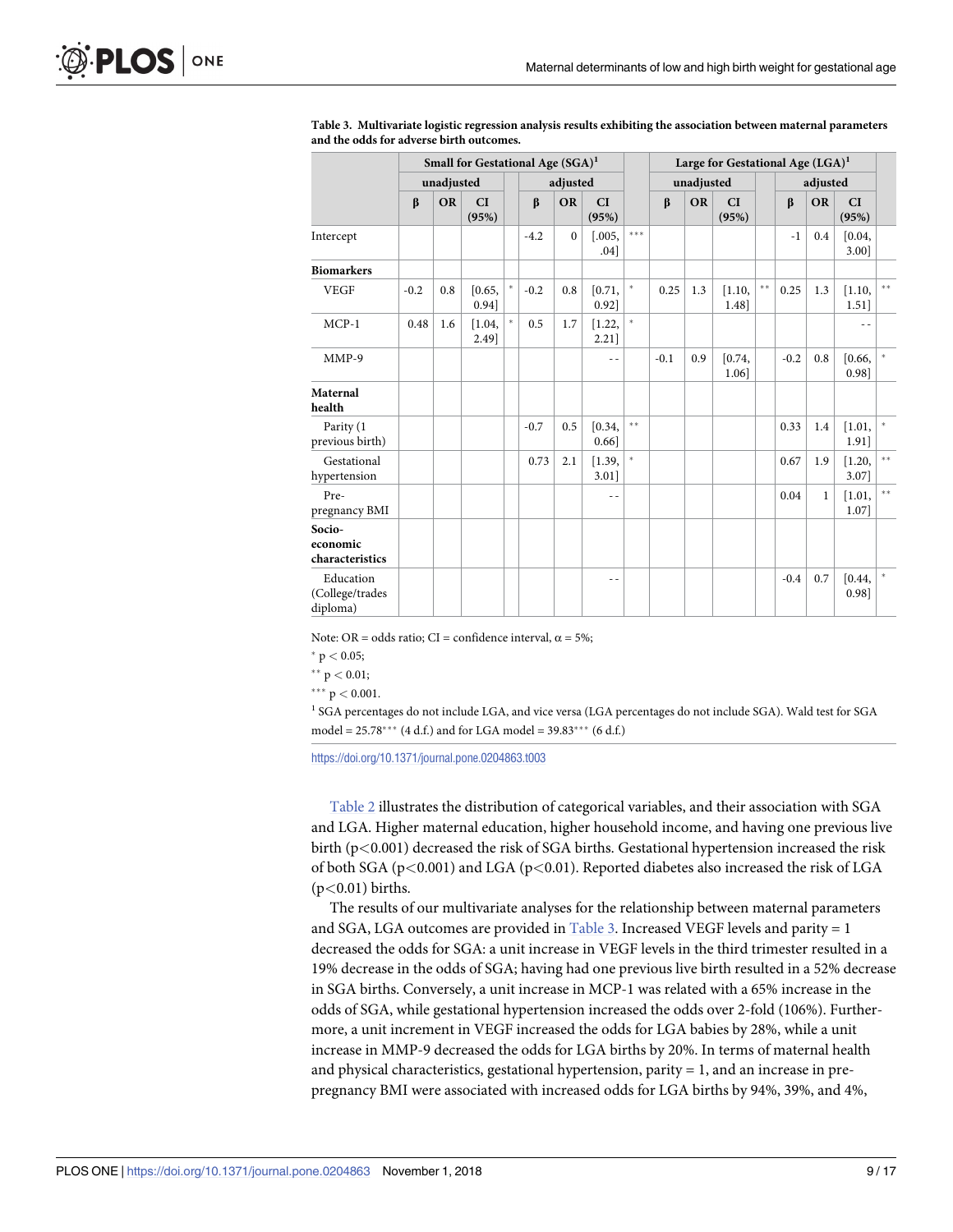<span id="page-9-0"></span>respectively, and increased maternal education resulted in a 34% decrease in the odds of delivering an LGA infant.

# **Discussion**

#### **Main finding and interpretation**

Our preliminary work conducted on maternal plasma biomarkers from small subsets of the MIREC study subjects suggested that disruption in mechanisms associated maternal vascular function or immune health status may influence infant birth weight outcomes [[28](#page-14-0), [32](#page-14-0)]. Also, studies have shown that prenatal exposure to environmental chemicals can lead to maternal biological changes and changes in birth outcomes [[33](#page-14-0), [7,](#page-13-0) [1,](#page-12-0) [34,](#page-14-0) [35\]](#page-14-0). Examination of the relationship between maternal biomarker changes and SGA or LGA births in the MIREC motherinfant cohort can be informative in terms of gaining information on predictors of these birth outcomes.

Our current findings from the MIREC cohort revealed a wide range of plasma biomarker concentrations among the MIREC mothers, during the third trimester. Alcohol consumption and smoking were minimal for the participants from this study. Small and large for gestational age cases in this mother-infant cohort were about 5.9 and 12.9%, respectively, compared to 8.3 and 10.4% in the 2010 general Canadian birth population (Perinatal Health Indicators for Canada 2013 <http://www.phac-aspc.gc.ca/rhs-ssg/phi-isp-2013-eng.php>).

The descriptive statistics results identified a negative association (p*<*0.05) between maternal third trimester plasma VEGF-A and SGA ([Table](#page-5-0) 1). The vascular endothelial growth factor family consist of key molecules including VEGF-A, placental growth factor (PlGF), and the receptors VEGF receptor 1 (FLT-1) and VEGF receptor 2 (KDR) that are implicated in angiogenesis and vasculogenesis for early placental development and vascularization [\[36,](#page-14-0) [37,](#page-14-0) [38\]](#page-14-0). Moreover, a splice variant of FLT-1 known as soluble FLT-1 (sFLT-1) is known to play an antagonistic role compared to VEGF-A and PlGF. sFLT-1 has high binding affinity towards VEGF-A, [\[39\]](#page-14-0) and this can result in low circulating VEGF-A levels [[40](#page-14-0)]. There are reports of reduced serum VEGF-A and PlGF in pre-eclampsia [\[41,](#page-14-0) [42\]](#page-14-0), and injection of adenovirus expressing sFLT-1 into the tail vain led to pre-eclampsia symptoms in rats [[43](#page-14-0)]. PlGF has been associated with fetal growth restriction (FGR) caused by placental dysfunction, and maternal PlGF levels were shown to discriminate fetuses with placental IUGR from constitutionally small foetuses [[44](#page-15-0), [45](#page-15-0)].

Meanwhile, plasma MCP-1 was positively associated with SGA births. ([Table](#page-5-0) 1) Increased plasma MCP-1 is associated with stress factors and infection during pregnancy [[46](#page-15-0)]. Also, MCP-1gene expression is increased in the placenta of women infected with malaria during pregnancy that results in low birth weight infants [[47](#page-15-0)]. Similarly, the matrix metalloproteinases, MMP-2 and MMP-10, as well as VCAM-1 and VEGF exhibited strong associations with the LGA outcome ([Table](#page-5-0) 1). Matrix metalloproteinases play a role in implantation, and are regulated by growth factors, cytokines and reproductive hormones [\[48\]](#page-15-0). MMP-2 levels are increased in the circulation of women who later developed preeclampsia [[49](#page-15-0)]. VCAM-1 is a cellular adhesion molecule, and is a biomarker of endothelial dysfunction [[50](#page-15-0), [51](#page-15-0)], and interestingly it was lower (p*<*0.05) in the LGA group, compared to the other groups ([Table](#page-5-0) 1). Among the maternal parameters, pre-pregnancy BMI, education, household income, parity, reported diabetes, and gestational hypertension were associated with either SGA or LGA birth outcomes. (Tables  $1\&2$  $1\&2$  $1\&2$ ) These results are in line with previous findings, especially the influence of maternal BMI and pregnancy-induced hypertension on birth outcomes [[52](#page-15-0), [53](#page-15-0), [54](#page-15-0), [55\]](#page-15-0).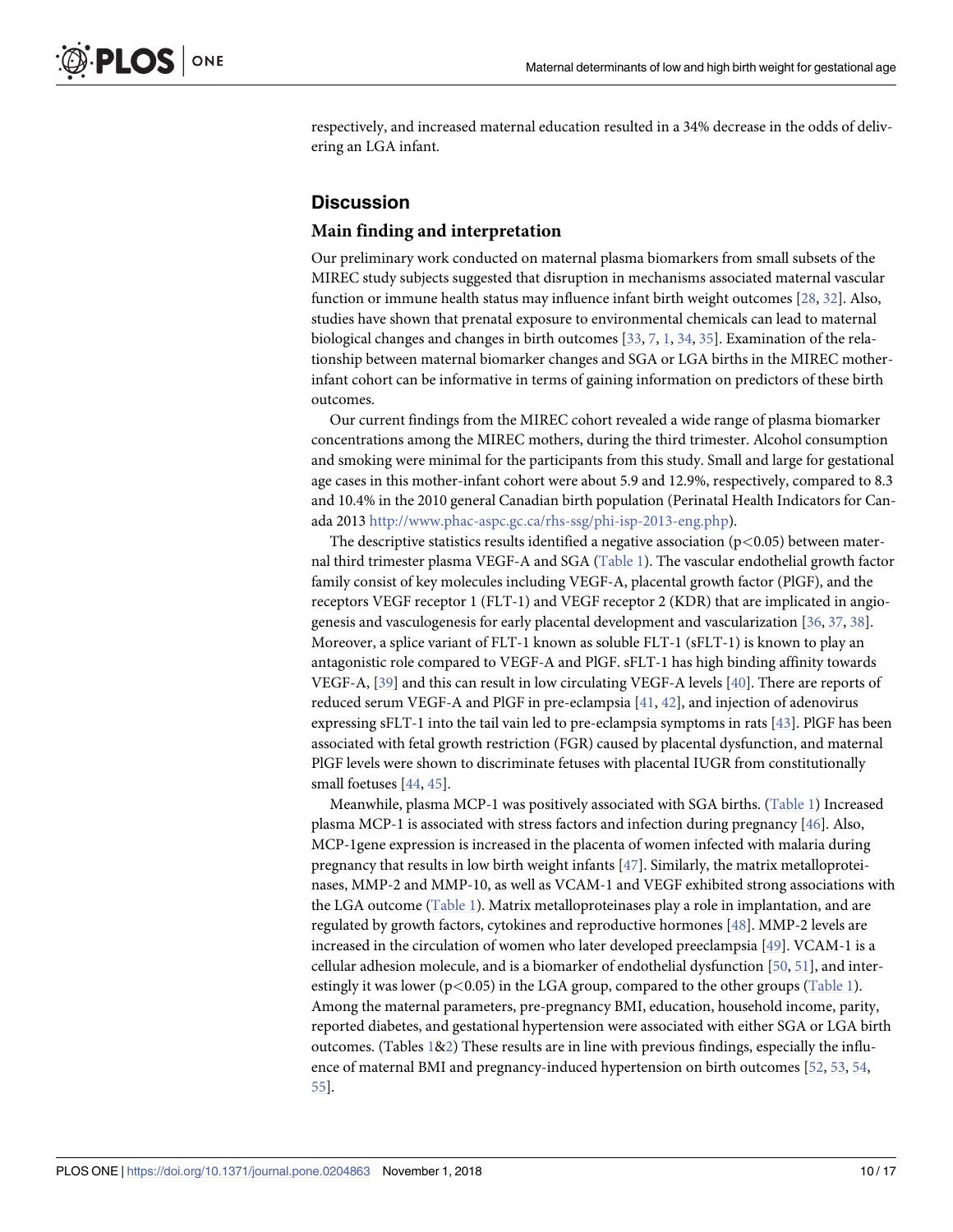<span id="page-10-0"></span>PLOS ONE

We employed a reductionist approach for the multivariate model analyses to identify potential maternal determinants of adverse birth outcomes with the adjustment for a rich set of covariates, while obtaining a parsimonious model ([Table](#page-8-0) 3). Our findings identified maternal plasma VEGF, MCP-1, parity and gestational hypertension to be adequate to predict SGA births, based on the best fit model. In terms of third trimester maternal plasma biomarkers, higher VEGF levels were associated with a lower (p*<*0.05) odds ratio for SGA births, while higher plasma MCP-1 was associated with an elevated odds ratio for SGA infants [\(Table](#page-8-0) 3). Also, having had one previous birth (parity = 1) reduced the odds for SGA, while gestational hypertension increased the odds for this adverse birth outcome. In the mothers with SGA infants, it is plausible that decreased circulating VEGF-A levels may be due to increased sFLT-1 levels as seen with preeclampsia which may constitute a part of SGA cases in this study. This is also supported by the directionality of gestational hypertension in the model, for the SGA group [\(Table](#page-8-0) 3). Increased sFLT-1 levels in rats have been associated with hypertension and proteinuria characteristic of preeclampsia [\[43\]](#page-14-0). In addition, since VEGF-A is known to promote vasodilation by mediating endothelial NO synthesis [\[38\]](#page-14-0), low VEGF-A levels may adversely affect vasodilation mechanisms and perhaps lead to reduced utero-placental perfusion and SGA outcome. Moreover, increased third trimester maternal MCP-1 may be associated with increased neutrophil activation and perhaps enhanced proinflammatory pathways as with the conditions during spontaneous term and preterm labour [\[56\]](#page-15-0). The activation of proinflammatory pathways can also be conceived by the assessment of results in [Table](#page-5-0) 1 which shows that mean VCAM-1 (acute phase protein) levels are relatively higher in mothers with SGA infants, compared to the other groups. Increased circulating VCAM-1 levels are observed in inflammatory conditions as well as with endothelial dysfunction [\[50,](#page-15-0) [51,](#page-15-0) [57\]](#page-15-0). Furthermore, an index of inflammatory condition [\[58\]](#page-15-0) expressed as a ratio of the sum of pro-inflammatory biomarkers to IL-10 an anti-inflammatory biomarker ((MIP-1 $\beta$ + IFN- $\gamma$ + TNF- $\alpha$ + MCP-1<sub>+</sub>IL- $2_{+}$  IL-6<sub>+</sub> IL-8)/(IL-10), using the mean values from [Table](#page-5-0) 1) revealed that this index was larger for the SGA group (5.5) compared to the AGA group (4.1), supporting the notion of a proinflammatory status in the mothers of the SGA infants. These findings are in line with previous reports [\[28,](#page-14-0) [32,](#page-14-0) [56\]](#page-15-0). Interestingly, administration of the anti-inflammatory cytokine IL-10 in animal models has been shown to restore birth weight and prevent preterm birth [\[46\]](#page-15-0).

Our results also showed that the LGA births were associated with increased third trimester maternal plasma VEGF, decreased MMP-9 levels, positively associated with gestational hypertension, pre-pregnancy BMI, and parity (one previous birth) and negatively associated with maternal education. In contrast to the SGA outcome, the association of VEGF with the LGA outcome is positive, suggesting perhaps increased endothelial NO production thus favouring vasodilation pathways, and thus potentially enhanced utero-placental perfusion [[59](#page-15-0)]. The negative association of LGA birth outcome with third trimester plasma MMP-9 levels suggests that in these mothers, mechanistic changes underlying the preparation for parturition in this trimester is less activated compared to the AGA group. High maternal plasma MMP-9 levels are associated with spontaneous preterm birth [\[60\]](#page-15-0). In our previous work, we observed reduced infant birth weights with increased circulating maternal MMP-9 levels [[32](#page-14-0)]. Tightly controlled proinflammatory responses are essential in the uterus for the retention of the fetus [[46](#page-15-0)]. However, cervical dilation for parturition requires heightened proinflammatory responses. Moreover, the positive association between LGA outcome and pre-pregnancy BMI as well as gestational hypertension in this study is consistent with previous findings [\[52\]](#page-15-0). Although the LGA mothers appeared to be associated (p*<*0.05) with increased gestational hypertension, BMI and reported diabetes (Tables [1](#page-5-0)[–3\)](#page-8-0), circulating VEGF levels were high, more likely supporting angiogenesis and NO-mediated vascular effects. In addition, the inflammatory index analysis showed that the LGA group is associated with higher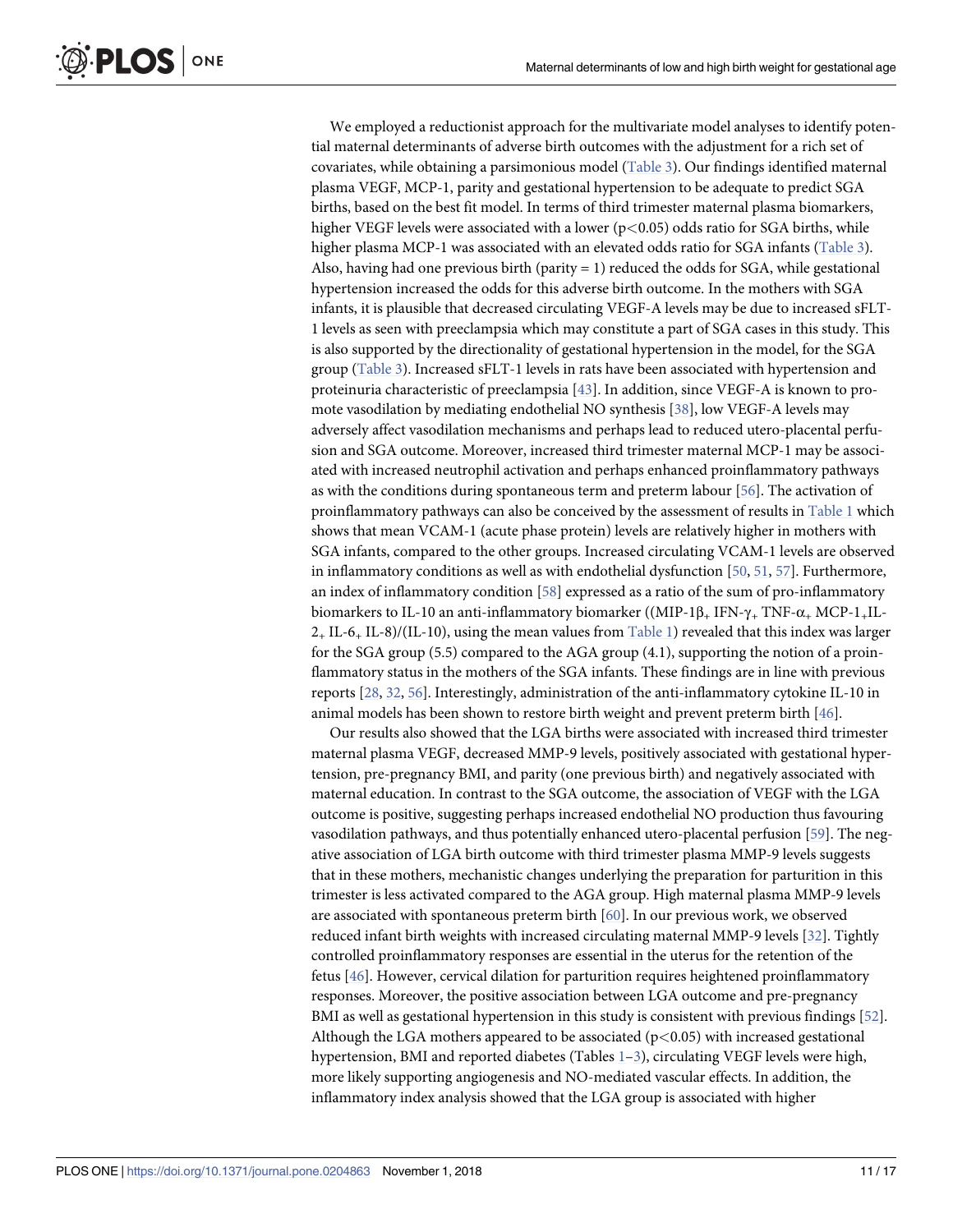<span id="page-11-0"></span>inflammatory index (5.0) compared to the AGA group, suggesting a proinflammatory status in LGA mothers as found in the SGA mothers. Furthermore, maternal education was negatively associated with the LGA outcome in this cohort, but not with the SGA births.

Based on our findings, it appears that different inflammatory and vascular pathways may be operative in maternal/fetal programming for SGA/LGA birth outcomes [\[32\]](#page-14-0). Since we see a positive association between gestational hypertension and both SGA and LGA outcomes, it is possible that the underlying mechanistic features of these birth outcomes may be similar to that found in preeclampsia. Decreased utero-placental perfusion and reduced birth weight is implicated in the etiology of preeclampsia, nevertheless, preeclampsia can also be associated with high birth weight for gestational age [[61](#page-15-0), [62](#page-15-0), [63,](#page-15-0) [64,](#page-16-0) [65\]](#page-16-0). Our findings are consistent with previous reports, and imply that the heterogeneity observed in adverse birth outcomes could be due to the manifestation of distinct vascular effects and inflammatory mechanisms.

#### **Strengths and limitations**

The advantages of this study include the prospective design, large mother-infant cohort, measurements of various mother-infant parameters obtained by trained professionals and the rich set of covariates. To our knowledge, this is the first work that has integrated the third trimester maternal plasma biomarkers in a large Canadian mother-infant cohort with maternal socioeconomic status, and maternal physiological parameters (e.g blood pressure) as an intermediate outcome to investigate the adverse pregnancy outcomes SGA and LGA. Our findings suggest VEGF-related vascular mechanisms, neutrophil recruitment-related inflammatory mechanisms and extracellular matrix remodelling pathways roles in precipitating SGA, LGA outcomes, with clear differences in mechanistic pathways for these adverse birth outcomes. However, due to consideration of parsimony in the multivariate statistical analyses used in this study, the mechanistic information is not visible. Also, the small subset of plasma biomarkers that reached significance in the best fit model for the SGA/LGA outcomes [\(Table](#page-8-0) 3) may act as surrogates for other mechanistically relevant plasma biomarkers, and can serve as tags to identify mechanistic details through future high content maternal plasma biomarker analyses. This work therefore warrants future high-content maternal biomarker analyses following a systems biology approach to resolve SGA/LGA phenotypes, and to understand the mode of action of maternal factors such as prenatal environmental chemical exposures.

The MIREC study population is not representative of the Canadian population at large, since the study was based on a convenience sample and participants were generally above the national average in terms of income and education [\[26\]](#page-14-0). Certain health conditions and lifestyle habits that were known to be associated with SGA and LGA, such as pre-pregnancy hypertension, asthma, smoking, and alcohol consumption were excluded due to low frequencies. Also, some potential confounders such as paternal physical characteristics were not captured in this study.

# **Conclusion**

Our findings suggest that perturbation in vascular function, activation of pro-inflammatory pathways and changes in extracellular matrix remodelling in mothers during the third trimester of pregnancy can be some of the determining factors of SGA or LGA births. These results also reveal that although inflammatory cascades and vascular biochemistry may contribute to adverse birth weight outcomes, pathway-specificity can be critical in defining these different phenotypes. Future focus on high-content maternal proteomic, metabolomic and epigenetic biomarkers can add value by increasing the sensitivity and specificity of such analyses to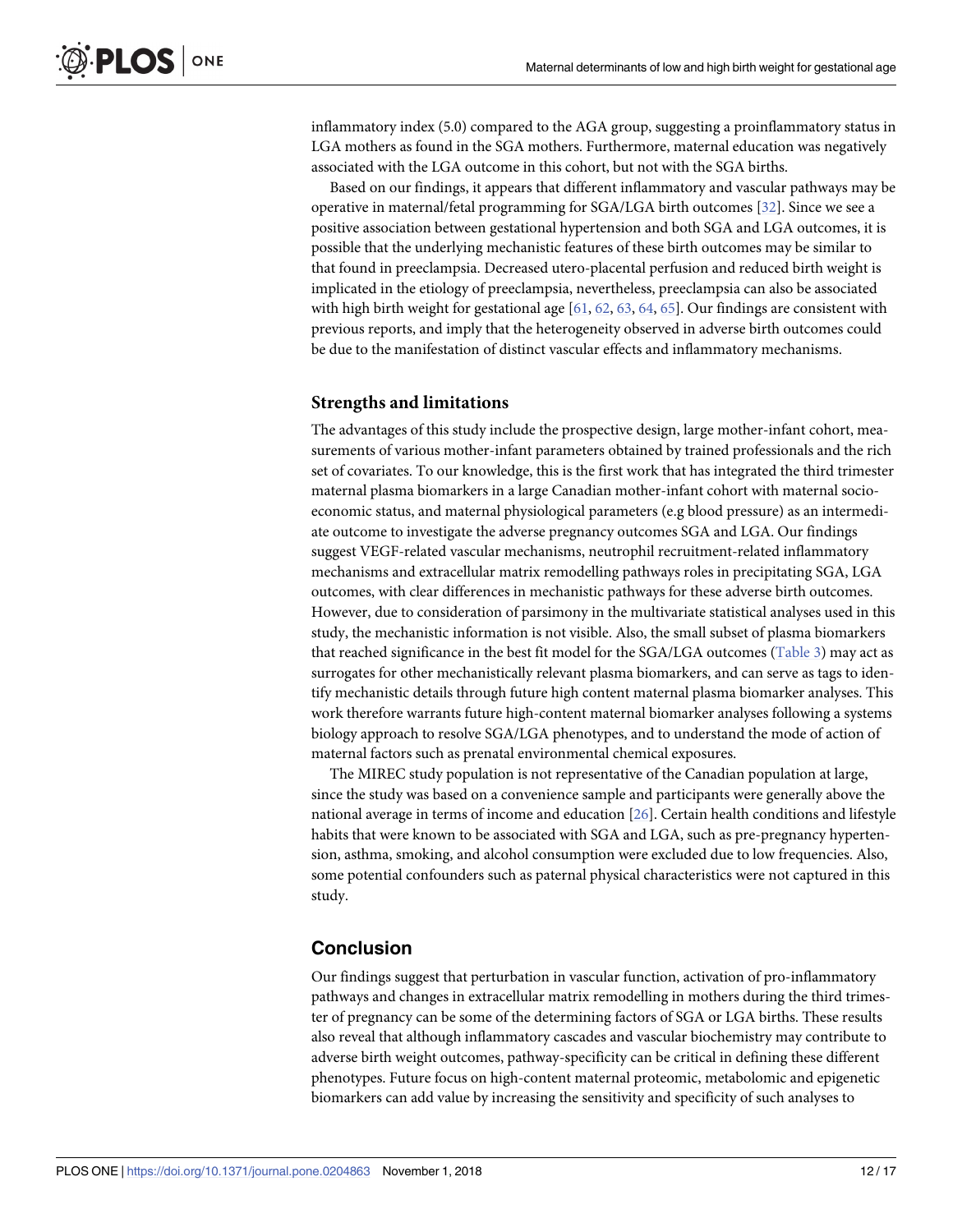<span id="page-12-0"></span>distinguish these phenotypes of adverse birth outcomes, based on comprehensive molecular mechanisms.

#### **Acknowledgments**

The authors would like to thank the Biostatistics Unit at Health Canada and Harun Kalayci for their support in this study. This work was supported by the Chemicals Management Plan and the Clean Air Regulatory Agenda at Health Canada. The MIREC Research Platform is supported by the Chemicals Management Plan of Health Canada, the Canadian Institutes for Health Research (grant # MOP—81285), and the Ontario Ministry of the Environment. We also acknowledge the valuable contribution of the MIREC participants and the MIREC Study group, especially the site investigators: Peter von Dadelszen, Denise Hemmings, Jingwei Wang, Michael Helewa, Shayne Taback, Mathew Sermer, Warren Foster, Greg Ross, Paul Fredette, Graeme Smith, Mark Walker, Roberta Shear and Linda Dodds.

# **Author Contributions**

**Conceptualization:** Premkumari Kumarathasan.

**Data curation:** Premkumari Kumarathasan, Agnieszka Bielecki, Erica Blais.

**Formal analysis:** Premkumari Kumarathasan.

**Funding acquisition:** Premkumari Kumarathasan.

**Investigation:** Premkumari Kumarathasan.

**Methodology:** Premkumari Kumarathasan, Gabriela Williams, Agnieszka Bielecki, Erica Blais, Renaud Vincent.

**Project administration:** Premkumari Kumarathasan.

**Resources:** Premkumari Kumarathasan, Renaud Vincent.

**Software:** Erica Blais.

**Supervision:** Premkumari Kumarathasan.

**Writing – original draft:** Premkumari Kumarathasan.

**Writing – review & editing:** Premkumari Kumarathasan, Gabriela Williams, Agnieszka Bielecki, Erica Blais, Denise G. Hemmings, Graeme Smith, Peter von Dadelszen, Mandy Fisher, Tye E. Arbuckle, William D. Fraser, Renaud Vincent.

#### **References**

- **[1](#page-1-0).** Stieb D.M., Chen L., Eschoul M., & Judek S., 2012. Ambient air pollution, birth weight and preterm birth: A systematic review and meta-analysis. Environmental Research. 117(1), 100–111.
- **[2](#page-1-0).** Stillerman K.P., Mattison D.R., Giudice L.C., Woodruff T.J., 2008. Environmental exposures and adverse pregnancy outcomes: A review of the science. Reproductive Sciences. 15(7), 631–650. <https://doi.org/10.1177/1933719108322436> PMID: [18836129](http://www.ncbi.nlm.nih.gov/pubmed/18836129)
- **[3](#page-1-0).** Perera F.P., Rang D., Rauh V., Tu Y.H., Becker M., Stein J.L., et al., 2007. Relationship between polycyclic aromatic hydrocarbon-DNA adducts, environmental tobacco smoke and child development in the World Trade Center cohort. Environmental Health Perspectives. 115(10), 1497–1502. [https://doi.org/](https://doi.org/10.1289/ehp.10144) [10.1289/ehp.10144](https://doi.org/10.1289/ehp.10144) PMID: [17938742](http://www.ncbi.nlm.nih.gov/pubmed/17938742)
- **[4](#page-1-0).** Andrews K.W., Savitz D.A., & Hertz-Picciotto I., 1994. Prenatal lead exposure in relation to gestational age and birth weight: A review of epidemiologic studies. American Journal of Industrial Medicine. 26(1), 13–32. PMID: [8074121](http://www.ncbi.nlm.nih.gov/pubmed/8074121)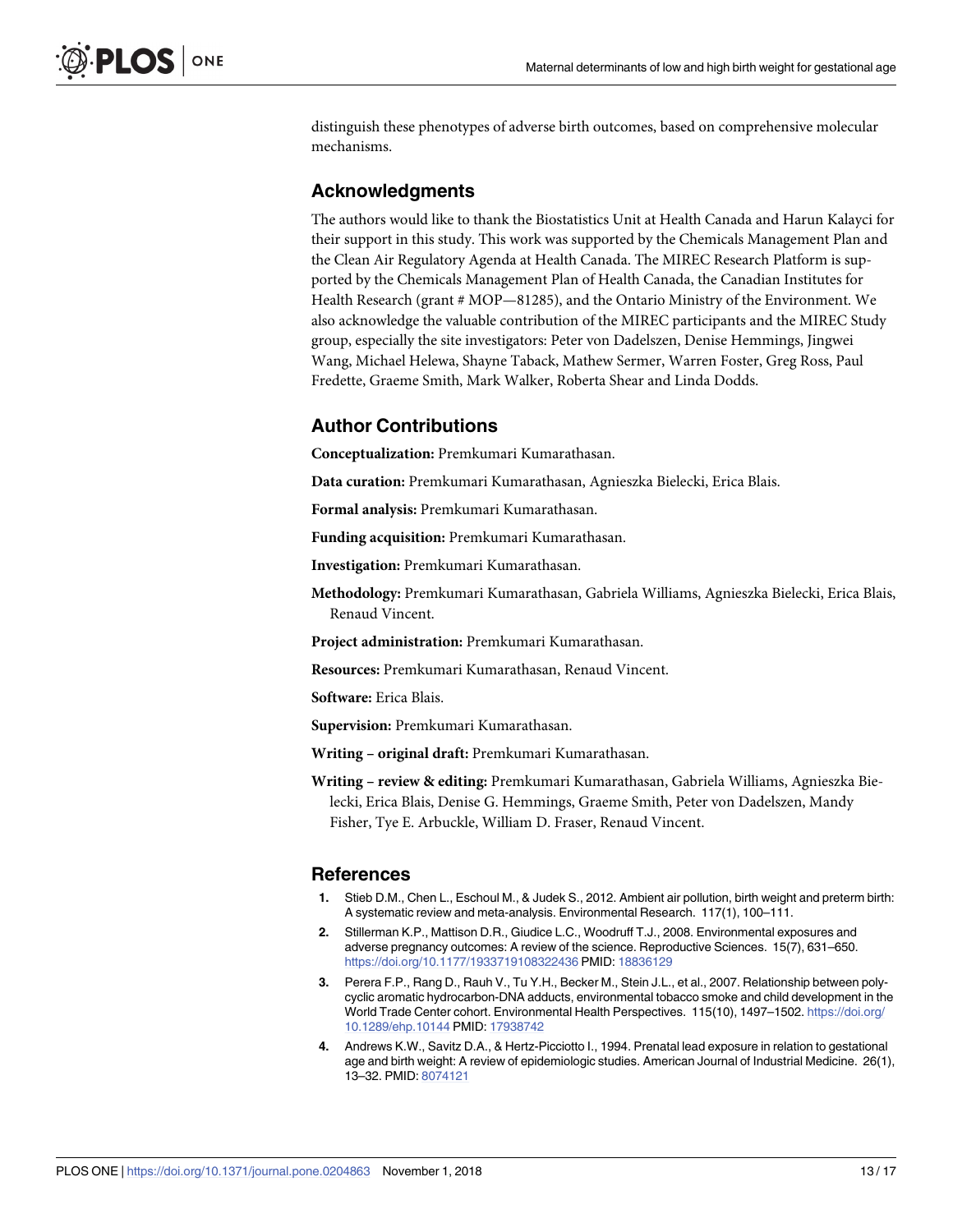- <span id="page-13-0"></span>**[5](#page-1-0).** Matthews F., Yudkin P., & Neil A., 1999. Influence of maternal nutrition on outcome of pregnancy: prospective cohort study. British Medical Journal. 319 (7206), 339–343. PMID: [10435950](http://www.ncbi.nlm.nih.gov/pubmed/10435950)
- **[6](#page-1-0).** Jolly M., Sebire N., Harris J., Robinson S., & Regan L., 2000. The risks associated with pregnancy in women aged 35 years or older. Human Reproduction. 15(11), 2433–2437. PMID: [11056148](http://www.ncbi.nlm.nih.gov/pubmed/11056148)
- **[7](#page-1-0).** Wigle D.T., Arbuckle T.E., Turner M.C., Berube A., Yang Q., Liu S., et al., 2008. Epidemiologic evidence of relationships between reproductive and child health outcomes and environmental chemical contaminants. Journal of Toxicology and Environmental Health Part B Critical Reviews. 11(5–6), 373**–**517.
- **[8](#page-1-0).** Abu-Saad K. & Fraser D., 2010. Maternal nutrition and birth outcomes. Epidemiologic Reviews. 32(1), 5**–**25.
- **[9](#page-1-0).** Alsuwaida A., Mousa D., Al-Harbi A., Alghonaim M., Ghareeb S., & Alrukhaimi M.N., 2011. Impact of early chronic kidney disease on maternal and fetal outcomes of pregnancy. Journal of Maternal-Fetal and Neonatal Medicine. 24(12), 1432**–**1436. <https://doi.org/10.3109/14767058.2011.575483> PMID: [21663522](http://www.ncbi.nlm.nih.gov/pubmed/21663522)
- **[10](#page-1-0).** Gelson E. & Johnson M., 2010. Effect of maternal heart disease on pregnancy outcomes. Expert Review of Obstetrics and Gynecology. 5(5), 605**–**617.
- **[11](#page-1-0).** Godfrey K., Robinson S., Barker D.J., Osmond C., & Cox V., 1996. Maternal nutrition in early and late pregnancy in relation to placental and fetal growth. British Medical Journal. 312 (7028), 410–414. PMID: [8601112](http://www.ncbi.nlm.nih.gov/pubmed/8601112)
- **[12](#page-1-0).** King J.C., 2003. The risk of maternal nutritional depletion and poor outcomes increases in early or closely spaced pregnancies. The Journal of Nutrition. 133(5 Suppl 2), 1732S**–**6S. [https://doi.org/10.](https://doi.org/10.1093/jn/133.5.1732S) [1093/jn/133.5.1732S](https://doi.org/10.1093/jn/133.5.1732S) PMID: [12730491](http://www.ncbi.nlm.nih.gov/pubmed/12730491)
- **[13](#page-1-0).** Howe L.D., Matijasevich A., Tilling K., Brion M.J., Leary S.D., Smith G.D., et al., 2012. Maternal smoking during pregnancy and offspring trajectories of height and adiposity: comparing maternal and paternal associations. International Journal of Epidemiology. 41(3), 722**–**732. [https://doi.org/10.1093/ije/](https://doi.org/10.1093/ije/dys025) [dys025](https://doi.org/10.1093/ije/dys025) PMID: [22407859](http://www.ncbi.nlm.nih.gov/pubmed/22407859)
- **[14](#page-1-0).** Hackshaw A., Rodeck C., & Boniface S., 2011. Maternal smoking in pregnancy and birth defects: a systematic review based on 173 687 malformed cases and 11.7 million controls. Human Reproduction Update. 17(5), 589**–**604. <https://doi.org/10.1093/humupd/dmr022> PMID: [21747128](http://www.ncbi.nlm.nih.gov/pubmed/21747128)
- **[15](#page-1-0).** Murray CJL, Lopez AD. 1997. Mortality by cause for eight regions of the world: global burden of disease study. Lancet 349:1269–1276. [https://doi.org/10.1016/S0140-6736\(96\)07493-4](https://doi.org/10.1016/S0140-6736(96)07493-4) PMID: [9142060](http://www.ncbi.nlm.nih.gov/pubmed/9142060)
- **[16](#page-1-0).** World Health Organization. World Health Statistics 2012. [http://apps.who.int/iris/bitstream/10665/](http://apps.who.int/iris/bitstream/10665/44844/1/9789241564441_eng.pdf) [44844/1/9789241564441\\_eng.pdf](http://apps.who.int/iris/bitstream/10665/44844/1/9789241564441_eng.pdf).
- **[17](#page-1-0).** Boyd D.R., and Genuis S.J., 2008. The environmental burden of disease in Canada: respiratory disease, cardiovascular disease, cancer, and congenital affliction. Environ Res. 106(2):240-249. [https://](https://doi.org/10.1016/j.envres.2007.08.009) [doi.org/10.1016/j.envres.2007.08.009](https://doi.org/10.1016/j.envres.2007.08.009) PMID: [17904543](http://www.ncbi.nlm.nih.gov/pubmed/17904543)
- **[18](#page-1-0).** Mustafa A.A., Hewedi D.H., Eissa A.M., Frydecka D., & Misiak B., 2015. Homocysteine levels in neurological disorders (Chapter 7, pg 73). Diet and exercise in cognitive function and neurological diseases. Eds. Farooqui T. and Farooqui A.A. Wiley Blackwell, USA.
- **[19](#page-1-0).** Das UG., Sysyn GD., 2004. Abnormal fetal growth: intrauterine growth retardation, small for gestational age, large for gestational age. Pediatr Clin North Am. 51(3):639–654. [https://doi.org/10.1016/j.pcl.](https://doi.org/10.1016/j.pcl.2004.01.004) [2004.01.004](https://doi.org/10.1016/j.pcl.2004.01.004) PMID: [15157589](http://www.ncbi.nlm.nih.gov/pubmed/15157589)
- **[20](#page-1-0).** Mohammadbeigi A, Farhadifar F, Soufi Zadeh N, Mohammadsalehi N, Rezaiee M, Aghaei M. 2013. Fetal macrosomia: risk factors, maternal, and perinatal outcome. Ann Med Health Sci Res. 3(4):546– 50. <https://doi.org/10.4103/2141-9248.122098> PMID: [24380006](http://www.ncbi.nlm.nih.gov/pubmed/24380006)
- **[21](#page-1-0).** Ng SK, Olog A, Spinks AB, Cameron CM, Searle J, McClure RJ. 2010. Risk factors and obstetric complications of large for gestational age births with adjustments for community effects: results from a new cohort study. BMC Public Health. 10:460–469. <https://doi.org/10.1186/1471-2458-10-460> PMID: [20687966](http://www.ncbi.nlm.nih.gov/pubmed/20687966)
- **[22](#page-1-0).** Ross JA. High birth weight and cancer: Evidence and implications. Cancer Epidemiol. Biomarkers 2006; 15:1–2.
- **[23](#page-1-0).** Arslan M, Yazici G, Erdem A, Erdem M, Arslan EO, Himmetoglu O. Endothelin 1 and leptin in the pathophysiology of intrauterine growth restriction. Int J Gynaecol Obstet 2004; 84(2):120–126. [https://doi.](https://doi.org/10.1016/S0020-7292(03)00332-1) [org/10.1016/S0020-7292\(03\)00332-1](https://doi.org/10.1016/S0020-7292(03)00332-1) PMID: [14871513](http://www.ncbi.nlm.nih.gov/pubmed/14871513)
- **[24](#page-1-0).** Lawlor DA, Macdonal-Wallis C, Fraser A, Nelson SM, Hingorani A, Smith GD, et al., 2012. Cardiovascular biomarkers and vascular function during childhood in the offspring of mothers with hypertensive disorders of pregnancy: findings from the Avon Longitudinal Study of Parents and Children. Eur Heart J 33:335–345. <https://doi.org/10.1093/eurheartj/ehr300> PMID: [21862461](http://www.ncbi.nlm.nih.gov/pubmed/21862461)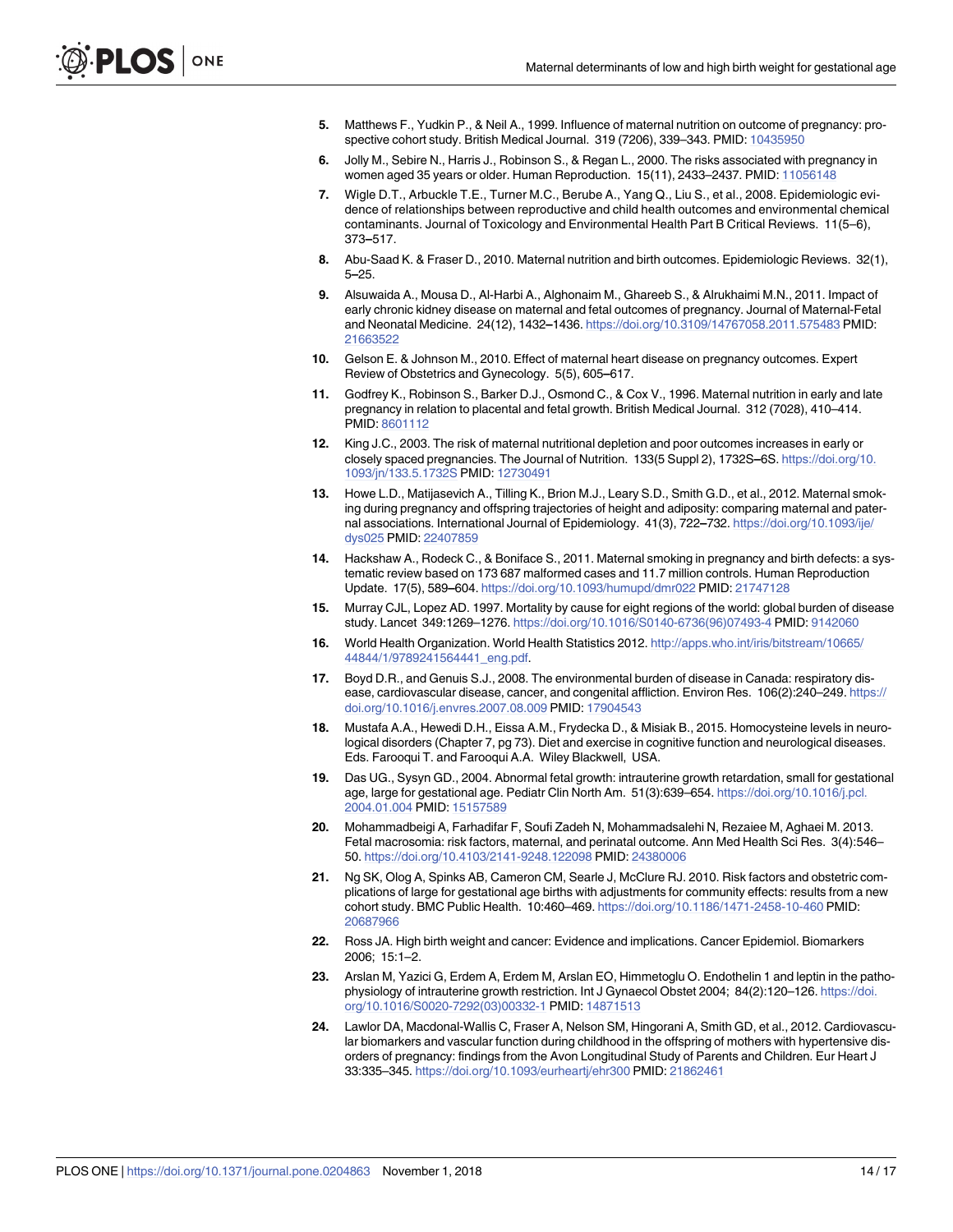- <span id="page-14-0"></span>**[25](#page-2-0).** Conde-Agudelo A., Papageorghiou A.T., Kennedy S.H., & Villar J., 2013. Novel biomarkers for predicting spontaneous preterm birth phenotype: A systematic review and meta-analysis. BJOG An International Journal of Obstetrics and Gynaecology. 118(9), 1042–1054.
- **[26](#page-2-0).** Arbuckle T.E., Fraser W.D., Fisher M., Davis K., Liang C.L., Lupien N., et al., 2013. Cohort profile: The maternal-infant research on environmental chemicals research platform. Paediatric and Perinatal Epidemiology. 27(4), 415–425. <https://doi.org/10.1111/ppe.12061> PMID: [23772943](http://www.ncbi.nlm.nih.gov/pubmed/23772943)
- **[27](#page-3-0).** Kumarathasan P, Goegan P, Vincent R., 2001. An automated high performance liquid chromatography fluorescence method for the analyses of endothelins in plasma samples. Anal Biochem 299:37–44. <https://doi.org/10.1006/abio.2001.5362> PMID: [11726182](http://www.ncbi.nlm.nih.gov/pubmed/11726182)
- **[28](#page-3-0).** Kumarathasan P., Vincent R., Das D., Mohottalage S., Blais E., Blank K., et al., 2014. Applicability of a high-throughput shotgun plasma protein screening approach in understanding maternal biological pathways relevant to infant birth weight outcome. Journal of Proteomics. 100, 136–146. [https://doi.org/10.](https://doi.org/10.1016/j.jprot.2013.12.003) [1016/j.jprot.2013.12.003](https://doi.org/10.1016/j.jprot.2013.12.003) PMID: [24342126](http://www.ncbi.nlm.nih.gov/pubmed/24342126)
- **[29](#page-3-0).** Kramer MS, Platt RW, Wen SW, Joseph KS, Allen A, Abrahamowicz M, et al., 2001. Fetal/Infant Health Study Group of the Canadian Perinatal Surveillance System. A new and improved population-based Canadian reference for birth weight for gestational age. Pediatrics. 108; e35.
- **[30](#page-4-0).** Canadian Income Survey, 2013. Released on 8 July 2015. [http://www.statcan.gc.ca/daily-quotidien/](http://www.statcan.gc.ca/daily-quotidien/150708/dq150708b-eng.htm) [150708/dq150708b-eng.htm](http://www.statcan.gc.ca/daily-quotidien/150708/dq150708b-eng.htm)
- **[31](#page-4-0).** Heinze G. 2006. A comparative investigation of methods for logistic regression with separated or nearly separated data. Statistics in Medicine, 25, 4216–4226. <https://doi.org/10.1002/sim.2687> PMID: [16955543](http://www.ncbi.nlm.nih.gov/pubmed/16955543)
- **[32](#page-9-0).** Kumarathasan P, Vincent R, Bielecki A, Blais E, Blank K, Das D, et al., 2016. Infant birth weight and third trimester maternal plasma markers of vascular integrity: the MIREC study. Biomarkers. 21 (3):257–266. <https://doi.org/10.3109/1354750X.2015.1134663> PMID: [26900787](http://www.ncbi.nlm.nih.gov/pubmed/26900787)
- **[33](#page-9-0).** Vahter M., Berglund M., Akesson A., & Liden C., 2002. Metals and women's health. Environmental Research Section A. 88(3), 145–155. <https://doi.org/10.1006/enrs.2002.4338> PMID: [12051792](http://www.ncbi.nlm.nih.gov/pubmed/12051792)
- **[34](#page-9-0).** Au F, Bielecki A, Blais E, Fisher M, Cakmak S, Basak A, et al., 2016. Blood metal levels and third trimester maternal plasma matrix metalloproteinases (MMPs). Chemosphere. 159:506–15. [https://doi.org/10.](https://doi.org/10.1016/j.chemosphere.2016.06.011) [1016/j.chemosphere.2016.06.011](https://doi.org/10.1016/j.chemosphere.2016.06.011) PMID: [27341154](http://www.ncbi.nlm.nih.gov/pubmed/27341154)
- **[35](#page-9-0).** Rahman A, Kumarathasan P, Gomes J. 2016. Infant and mother related outcomes from exposure to metals with endocrine disrupting properties during pregnancy. Sci Total Environ. 569–570:1022–1031. <https://doi.org/10.1016/j.scitotenv.2016.06.134> PMID: [27378155](http://www.ncbi.nlm.nih.gov/pubmed/27378155)
- **[36](#page-9-0).** Senger DR., Ledbetter SR., Claffey KP., Papadopoulos-Sergiou A., Peruzzi CA., Detmar M. 1996. Stimulation of endothelial cell migration by vascular permeability factor/vascular endothelial growth factor through cooperative mechanisms involving the alphavbeta3 integrin, osteopontin, and thrombin. Am J Pathol. 149:293–305. PMID: [8686754](http://www.ncbi.nlm.nih.gov/pubmed/8686754)
- **[37](#page-9-0).** Charnock–Jones DS., Kaufmann P., Mayhew TM. 2004. Aspects of human fetoplacental vasculogenesis and angiogenesis. 1. Molecular regulation. Placenta. 25:103–113. [https://doi.org/10.1016/j.](https://doi.org/10.1016/j.placenta.2003.10.004) [placenta.2003.10.004](https://doi.org/10.1016/j.placenta.2003.10.004) PMID: [14972443](http://www.ncbi.nlm.nih.gov/pubmed/14972443)
- **[38](#page-9-0).** Krause B.J., Hanson M.A., Casanello P. 2011. Role of nitric oxide in placentl vascular development and function. Placenta. 32:797–805. <https://doi.org/10.1016/j.placenta.2011.06.025> PMID: [21798594](http://www.ncbi.nlm.nih.gov/pubmed/21798594)
- **[39](#page-9-0).** El-Mousawi M, Tchistiakova L, Yurchenko L, Pietrzynski G, Moreno M, Stanimirovic D, et al., 2003. A vascular endothelial growth factor high affinity receptor 1-specific peptide with antiangiogenic activity identified using a phage display peptide library.J Biol Chem. 278(47):46681–46691. [https://doi.org/10.](https://doi.org/10.1074/jbc.M308681200) [1074/jbc.M308681200](https://doi.org/10.1074/jbc.M308681200) PMID: [12954624](http://www.ncbi.nlm.nih.gov/pubmed/12954624)
- **[40](#page-9-0).** Kodama Y, Kitta Y, Nakamura T, Takano H, Umetani K, Fujioka D, et al., 2006. Atorvastatin increases plasma soluble Fms-like tyrosine kinase-1 and decreases vascular endothelial growth factor and placental growth factor in association with improvement of ventricular function in acute myocardial infarction. J Am Coll Cardiol. 48(1):43–50. <https://doi.org/10.1016/j.jacc.2006.03.035> PMID: [16814647](http://www.ncbi.nlm.nih.gov/pubmed/16814647)
- **[41](#page-9-0).** Reuvekamp A, Velsing-Aarts FV, Poulina IE, Capello JJ, Duits AJ. 1999. Selective deficit of angiogenic growth factors characterises pregnancies complicated by pre-eclampsia. Br J Obstet Gynaecol. 106 (10):1019–1022. PMID: [10519425](http://www.ncbi.nlm.nih.gov/pubmed/10519425)
- **[42](#page-9-0).** Polliotti BM, Fry AG, Saller DN, Mooney RA, Cox C, Miller RK. 2003. Second-trimester maternal serum placental growth factor and vascular endothelial growth factor for predicting severe, early-onset preeclampsia. Obstet Gynecol. 101(6):1266–1274. PMID: [12798535](http://www.ncbi.nlm.nih.gov/pubmed/12798535)
- **[43](#page-9-0).** Maynard SE., Min JY., Merchan J., Lim KH., Li J., Mondal S., et al. 2003. Excess placental soluble fmslike tyrosine kinase 1 (sFlt-1) may contribute to endothelial dysfunction, hypertension and proteinuria in preeclampsia. J Clin. Invest. 111: 649–658. <https://doi.org/10.1172/JCI17189> PMID: [12618519](http://www.ncbi.nlm.nih.gov/pubmed/12618519)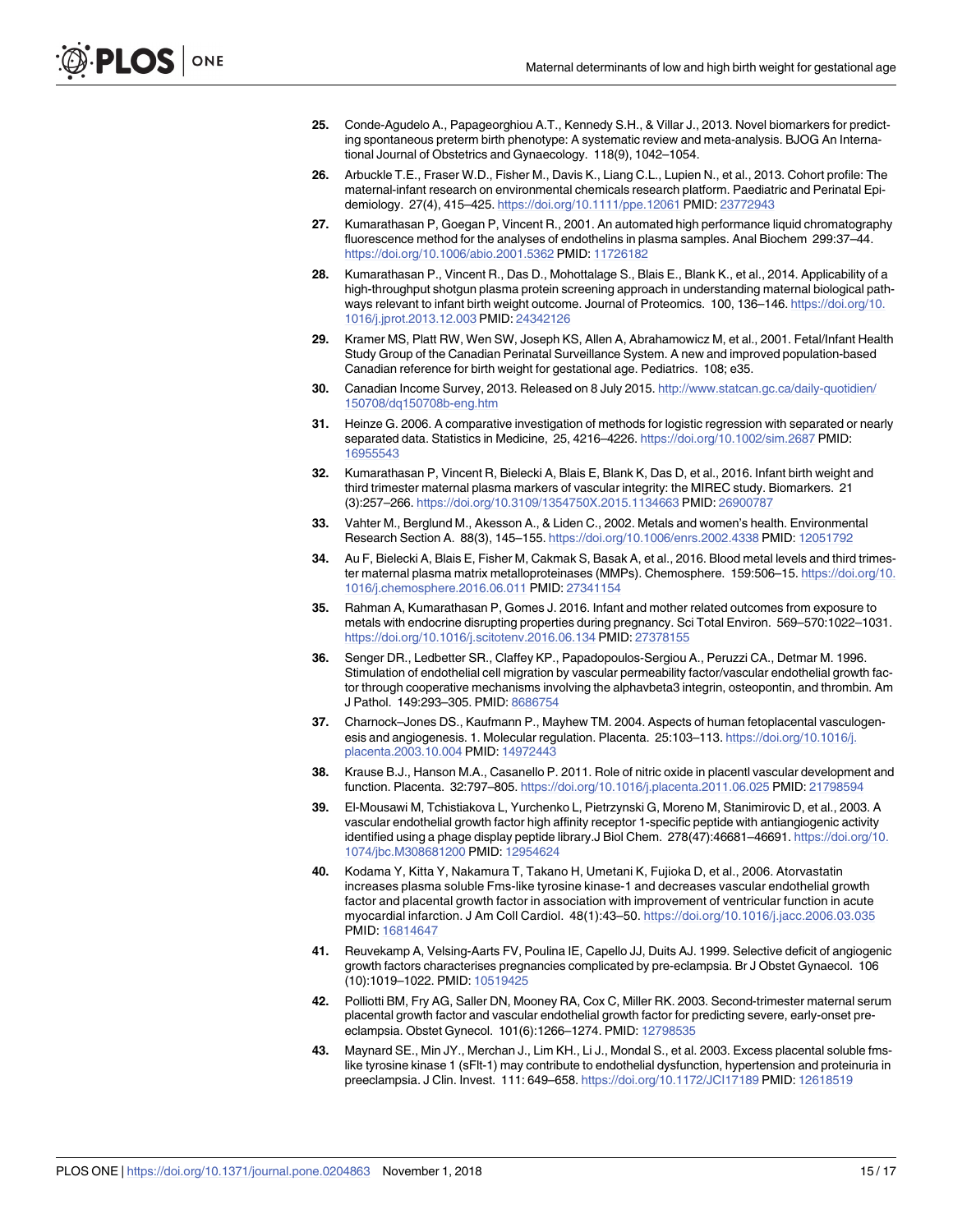- <span id="page-15-0"></span>**[44](#page-9-0).** Benton SJ, Hu Y, Xie F, Kupfer K, Lee SW, Magee LA, et al., 2012. Can placental growth factor in maternal circulation identify fetuses with placental intrauterine growth restriction? Am J Obstet Gynecol. 206(2):163.e1–163.e7.
- **[45](#page-9-0).** Benton SJ, McCowan LM, Heazell AE, Grynspan D, Hutcheon JA, Senger C, et al., 2016. Placental growth factor as a marker of fetal growth restriction caused by placental dysfunction. Placenta. 42:1–8. <https://doi.org/10.1016/j.placenta.2016.03.010> PMID: [27238707](http://www.ncbi.nlm.nih.gov/pubmed/27238707)
- **[46](#page-9-0).** Peltier M.R. 2003. Immunology of term and preterm labor. Reproductive Biology and Endocrinology. 1: 122–132. <https://doi.org/10.1186/1477-7827-1-122> PMID: [14651749](http://www.ncbi.nlm.nih.gov/pubmed/14651749)
- **[47](#page-9-0).** Abrams ET, Brown H, Chensue SW, Turner GD, Tadesse E, Lema VM, et al., 2003. Host response to malaria during pregnancy: placental monocyte recruitment is associated with elevated beta chemokine expression. J Immunol. 170(5), 2759–64. PMID: [12594307](http://www.ncbi.nlm.nih.gov/pubmed/12594307)
- **[48](#page-9-0).** Hulboy D.L., Rudolph L.A., & Matrisian L.M., 1997. Matrix metalloproteinases as mediators of reproductive function. Molecular Human Reproduction. 3(1), 27–45. PMID: [9239706](http://www.ncbi.nlm.nih.gov/pubmed/9239706)
- **[49](#page-9-0).** Myers J.E., Merchant S.J., Macleod M., Mires G.J., Baker P.N., Davidge S.T., 2005. MMP-2 levels are elevated in the plasma of women who subsequently develop preeclampsia. Hypertension in Pregnancy. 24(2), 103–115. <https://doi.org/10.1081/PRG-200059836> PMID: [16036395](http://www.ncbi.nlm.nih.gov/pubmed/16036395)
- **[50](#page-9-0).** Veas CJ, Aguilera VC, Muñoz IJ, Gallardo VI, Miguel PL,Gonza´lez MA, et al., 2011. Fetal endothelium dysfunction is associated with circulating maternal levels of sE-selectin, sVCAM1, and sFlt-1 during pre-eclampsia. J Matern Fetal Neonatal Med. 24(11), 1371–1377. [https://doi.org/10.3109/14767058.](https://doi.org/10.3109/14767058.2011.556204) [2011.556204](https://doi.org/10.3109/14767058.2011.556204) PMID: [21381877](http://www.ncbi.nlm.nih.gov/pubmed/21381877)
- **[51](#page-9-0).** Smith C.J., Ryckman K.K., 2015. Epigenetic and developmental influences on the risk of obesity, diabetes, and metabolic syndrome. Diabetes Metab Syndr Obes. 8:295–302. [https://doi.org/10.2147/DMSO.](https://doi.org/10.2147/DMSO.S61296) [S61296](https://doi.org/10.2147/DMSO.S61296) PMID: [26170704](http://www.ncbi.nlm.nih.gov/pubmed/26170704)
- **[52](#page-9-0).** Verma A and Shrimali L. 2012. Maternal Body Mass Index and Pregnancy Outcome. J Clin Diagn Res. 6(9): 1531–1533. <https://doi.org/10.7860/JCDR/2012/4508.2551> PMID: [23285448](http://www.ncbi.nlm.nih.gov/pubmed/23285448)
- **[53](#page-9-0).** Muti M., Tshimanga M., Notion G.T., Bangure D., and Chonzi P. 2015. Prevalence of pregnancy induced hypertension and pregnancy outcomes among women seeking maternity services in Harare, Zimbabwe. BMC Cardiovascular Disorders. 15:111–118. <https://doi.org/10.1186/s12872-015-0110-5> PMID: [26431848](http://www.ncbi.nlm.nih.gov/pubmed/26431848)
- **[54](#page-9-0).** Kozuki N., Lee A.C., Silveira M.F., Sania A., Vogel J.P., Adair L., et al., The associations of parity and maternal age with small-for-gestational-age, preterm, and neonatal and infant mortality: a meta-analysis. BMC Public Health 2013, 13(Suppl 3):S2.
- **[55](#page-9-0).** Ugwuja E.I., Akubugwo E.I., Ibiam U.A., and Obidoa O. 2011. Maternal Sociodemographic Parameters: Impact on Trace Element Status and Pregnancy Outcomes in Nigerian Women. J Health Popul Nutr. 29(2):156–162. PMID: [21608425](http://www.ncbi.nlm.nih.gov/pubmed/21608425)
- **[56](#page-10-0).** Esplin MS, Peltier MR, Hamblin S, Smith S, Fausett MB, Dildy GA, et al., 2005. Monocyte chemotactic protein-1 expression is increased in human gestational tissues during term and preterm labor. Placenta. 26(8–9):661–671. <https://doi.org/10.1016/j.placenta.2004.09.012> PMID: [16085045](http://www.ncbi.nlm.nih.gov/pubmed/16085045)
- **[57](#page-10-0).** Wang L., Ding Y., Guo X., Zhao Q. 2015. Role and mechanism of vascular cell adhesion molecule-1 in the development of rheumatoid arthritis. Experimental and Therapeutic Medicine. 10: 1229–1233. <https://doi.org/10.3892/etm.2015.2635> PMID: [26622470](http://www.ncbi.nlm.nih.gov/pubmed/26622470)
- **[58](#page-10-0).** Suuronen EJ, Hazra S, Zhang P, Vincent R, Kumarathasan P, Zhang Y, et al., 2010. Impairment of human cell-based vasculogenesis in rats by hypercholesterolemia-induced endothelial dysfunction and rescue with L-arginine supplementation. J Thorac Cardiovasc Surg. 139(1):209–216. [https://doi.org/](https://doi.org/10.1016/j.jtcvs.2009.04.055) [10.1016/j.jtcvs.2009.04.055](https://doi.org/10.1016/j.jtcvs.2009.04.055) PMID: [20106366](http://www.ncbi.nlm.nih.gov/pubmed/20106366)
- **[59](#page-10-0).** Valdes G, Kaufmann P, Corthorn J, Erices R, Brosnihan KB, Joyner-Grantham J. 2009. Vasodilator factors in the systemic and local adaptations to pregnancy. Reprod Biol Endocrinol. 7:79. [https://doi.org/](https://doi.org/10.1186/1477-7827-7-79) [10.1186/1477-7827-7-79](https://doi.org/10.1186/1477-7827-7-79) PMID: [19646248](http://www.ncbi.nlm.nih.gov/pubmed/19646248)
- **[60](#page-10-0).** Kramer MS, Kahn SR, Platt RW, Genest J, Chen MF, Goulet L, et al., 2010. Mid-trimester maternal plasma cytokines and CRP as predictors of spontaneous preterm birth. Cytokine. 49(1):10–14. [https://](https://doi.org/10.1016/j.cyto.2009.08.014) [doi.org/10.1016/j.cyto.2009.08.014](https://doi.org/10.1016/j.cyto.2009.08.014) PMID: [19783155](http://www.ncbi.nlm.nih.gov/pubmed/19783155)
- **[61](#page-11-0).** Martı´nez-Varea A., Pellicer B., Perales-Marı´n A., & Pellicer A., 2014. Relationship between Maternal Immunological Response during Pregnancy and Onset of Preeclampsia. Journal of Immunology Research. 2014: 1–15.
- **[62](#page-11-0).** Roberts JM, Redman CW., 1993. Preeclampsia: more than pregnancy-induced hypertension. Lancet. 341:1447–1450. PMID: [8099148](http://www.ncbi.nlm.nih.gov/pubmed/8099148)
- **[63](#page-11-0).** Xiong X, Mayes D, Demianczuk N, Olsen DM, Davidge ST, Newburn-Cook C, et al. 1999. The impact of pregnancy-induced hypertension on fetal growth. Am J Obstet Gynecol. 180:207–213.